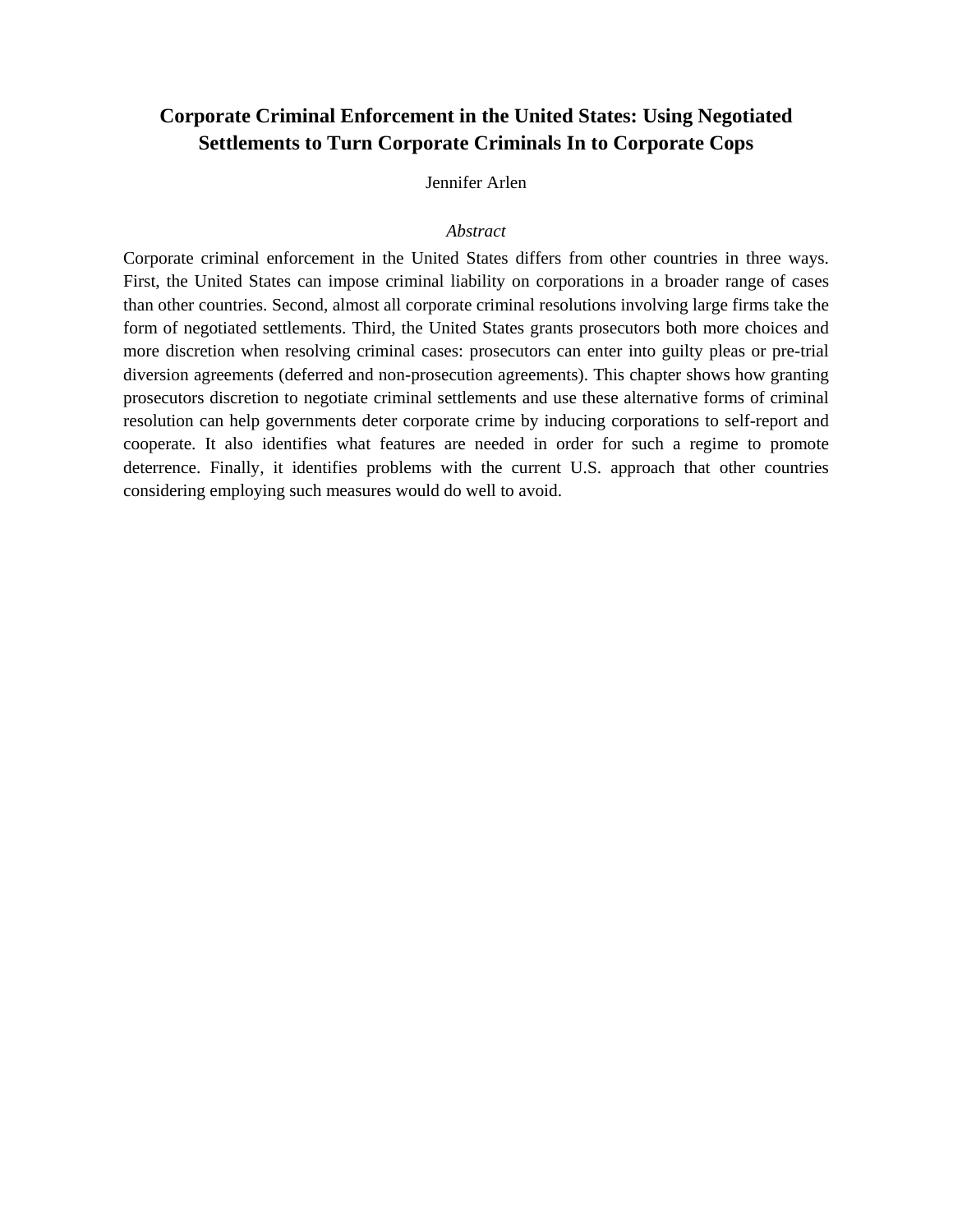## **Corporate Criminal Enforcement in the United States: Using Negotiated Settlements to Turn Potential Corporate Criminals Into Corporate Cops**

## **Jennifer Arlen\***

Corporate crimes occur all too often, causing serious harm to countries' economies and in some cases to individual welfare. To protect its citizens and promote economic growth, legislatures and enforcement authorities need to adopt laws designed to deter corporate crime. Legislation that both creates an appropriately structured corporate liability regime and provides for negotiated settlements is an essential part of achieving this goal.

Negotiated settlements with large corporations enhance governments' ability to deter corporate crime for two reasons. First, most governments (including large developed economies) have limited resources available to devote to corporate criminal enforcement. When enforcement agencies are required to bring all cases to trial, then enforcement authorities must be given considerably more resources to expend on enforcement. In addition, the risk of corporate crime is likely to be higher and economic welfare is likely to be lower. There are two reasons for this. The first is most obvious. Trials are time-consuming and expensive. In addition, they divert the time and attention of the judge and the prosecutorial team for an extended period, reducing their ability to pursue other cases. Requiring that all cases got to trial thus can reduce the deterrent effect of corporate criminal sanctions by reducing the probability that firms are sanctioned. Trials are also costly for the affected corporations. Enabling a speedier resolution—through a process that permits settlements in conformity with the rule of law (see Arlen 2016)—can both benefit firms and enhance deterrence by enabling enforcement officials to resolve cases more expeditiously. The benefits are particularly great in the case of corporate criminal actions because the cases are often complex, and firms tend to expend considerable resources on litigation. Forcing a trial imposes enormous costs on all concerned for an uncertain benefit relative to settlement.

There is a second reason to favour negotiated settlements, one that is particular to corporate criminal liability.<sup>1</sup> Negotiated settlements are likely the most effective way to implement the type of multi-tiered corporate liability regime that is needed in order to effectively deter misconduct by publicly held firms and other firms whose owners are not directly involved in management. Corporate liability can best deter corporate crime by inducing firms to effective steps to monitor and detect misconduct, investigate suspicious activities, self-report any violations detected, and fully cooperate with authorities to bring wrongdoers to justice (hereinafter corporate policing) (see Arlen 2012). To do this, corporate liability for misconduct must be less severe if the firm selfreported and cooperated than if it did not (Arlen and Kraakman 1997). As criminal law tends to impose ruinous collateral sanctions, governments seeking to induce firms to take actions that increase their likelihood of being sanctioned—such as self-reporting and cooperation—generally must employ alternatives to formal conviction—such as deferred and non-prosecution agreements (hereinafter DPAs)—to sanction firms that take these beneficial actions. A system that alters the form of corporate liability in return for self-reporting and/or cooperation is often best accomplished

l

Norma Z. Paige Professor of Law and Director of the Program on Corporate Compliance and Enforcement New York University School of Law. I would like to thank my research assistant, Jason Driscoll.

<sup>1</sup> The chapter focuses on corporate enforcement against publicly held firms and other large firms where the owner is not directly involved in running the firm.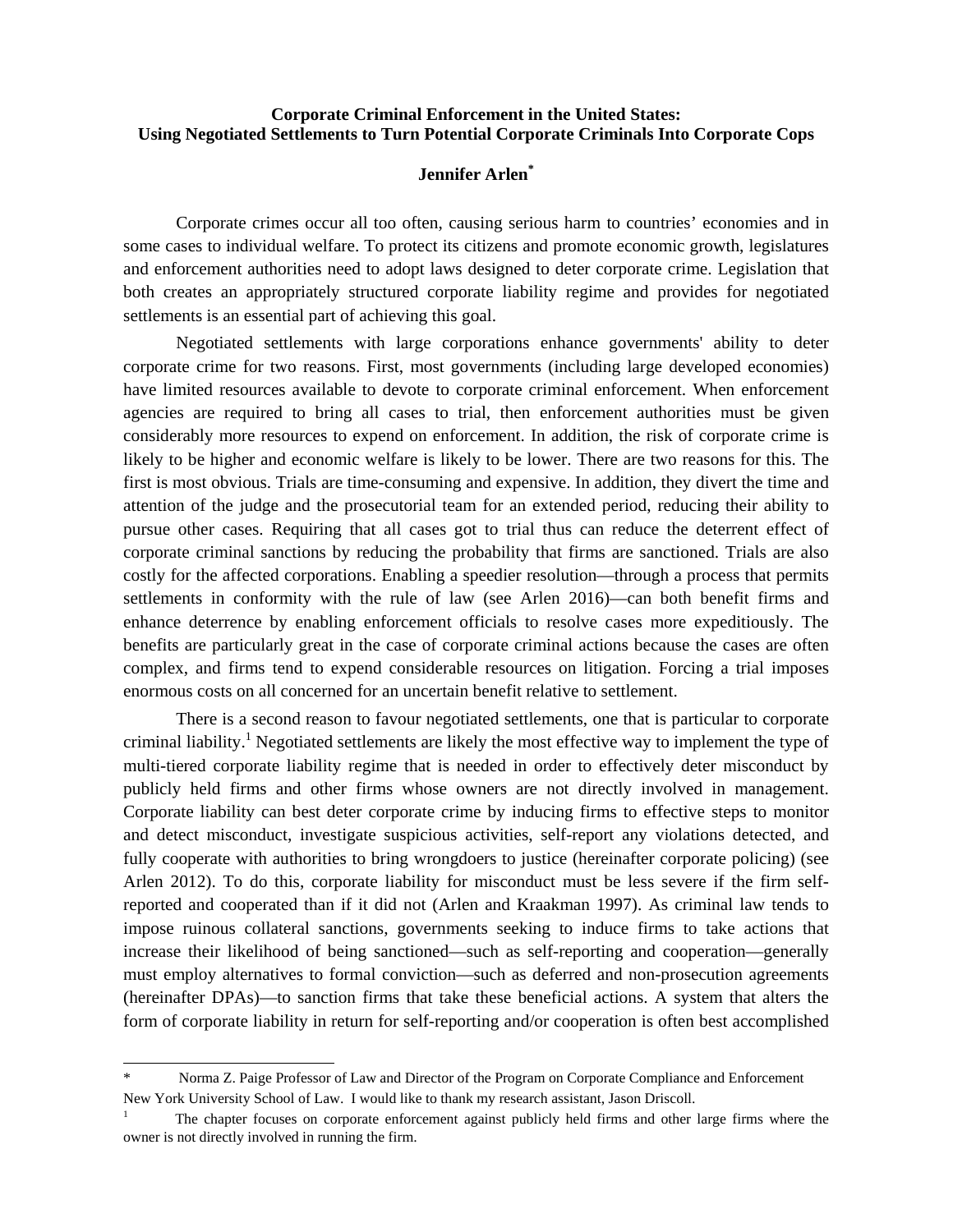through negotiated settlements because these facilitate an on-going real time exchange between the firm and the prosecutor about the scope of self-reporting and the level of cooperation required and the likely benefits to the firm. Because negotiated settlements permit a this type of more nuanced approach to corporate criminal resolutions, negotiated settlements are more effective vehicles for deterring corporate crime.

Corporate policing is important because most government enforcement authorities cannot threaten wrongdoers with a material risk of being punished unless authorities are able to persuade firms to help them detect misconduct and identify and sanction individual wrongdoers (Arlen 1994; Arlen and Kraakman 1997). Corporate misconduct can be very profitable. Accordingly, potential wrongdoers will regularly violate the law—notwithstanding a theoretical risk of sanction—so long as they believe they are likely to avoid detection and sanction. In most countries, this expectation appears reasonable. Government enforcement authorities do not have sufficient resources to detect and sanction more than a fraction of the corporate crimes committed. Moreover, in many countries, prosecutors face legal impediments to holding firms legally responsible for their employees' misconduct. Accordingly, in order to deter corporate crime, enforcement authorities need to enlist the aid of the person in the best position to detect misconduct and obtain actionable evidence: the corporation (Arlen 2012; see Arlen and Kraakman 1997). In the case of non-owner managed firms (e.g., publicly held firms), the government can structure corporate liability to simultaneously ensure firms do not benefit from misconduct, while also incentivizing them to detect, self-report, and cooperate (Arlen 2012; Arlen and Kraakman 1997). To do this, firms must be subject to legal duties to both comply with the law and engage in effective policing (compliance, self-reporting and cooperation). Corporate liability must be imposed for all misconduct. Yet corporate liability must be materially enhanced—through the imposition of formal conviction, high fines, and mandates for those firms that *both* violate the law and fail to adhere to their policing duties. Firms that engage in effective policing should be rewarded through a less severe form of liability, such as a civil sanction or an alternative form of criminal settlement (such as a deferred prosecution agreement, as discussed below). As the policing determination is fact-specific, and the choice of settlement form (plea versus DPA) can affect the firm's willingness to fully investigate and cooperate, prosecutors need to be granted considerable (but guided) discretion over criminal settlement determinations. This is best accomplished through negotiated settlements.

To identify both the benefits of this approach, and potential pitfalls to be avoided, it is instructive to consider the United States, which has a unique approach to corporate criminal liability. The United States has adopted an approach to corporate criminal liability that permits both negotiated settlements and corporate criminal resolutions through conviction, deferred prosecution agreements, or non-prosecution agreements. Some government agencies can also impose significant civil penalties on firms. Corporate criminal and civil enforcement in the U.S. is completely dominated by criminal settlements. Almost all of these occur through negotiated settlements. These settlements may take the form of a traditional guilty plea, in which the firm is formally convicted, and a judge imposes sanctions (such as criminal fines) in court. But they also regularly—in fact for parent corporations usually (Alexander and Cohen 2015)—occur through alternative forms of criminal settlements. These include both deferred and non-prosecution agreements, where the firm enters into a criminal settlement and is punished, but not formally convicted. The firm does not plead guilty through diversion agreements, and in fact in some agreements there is no judicial oversight.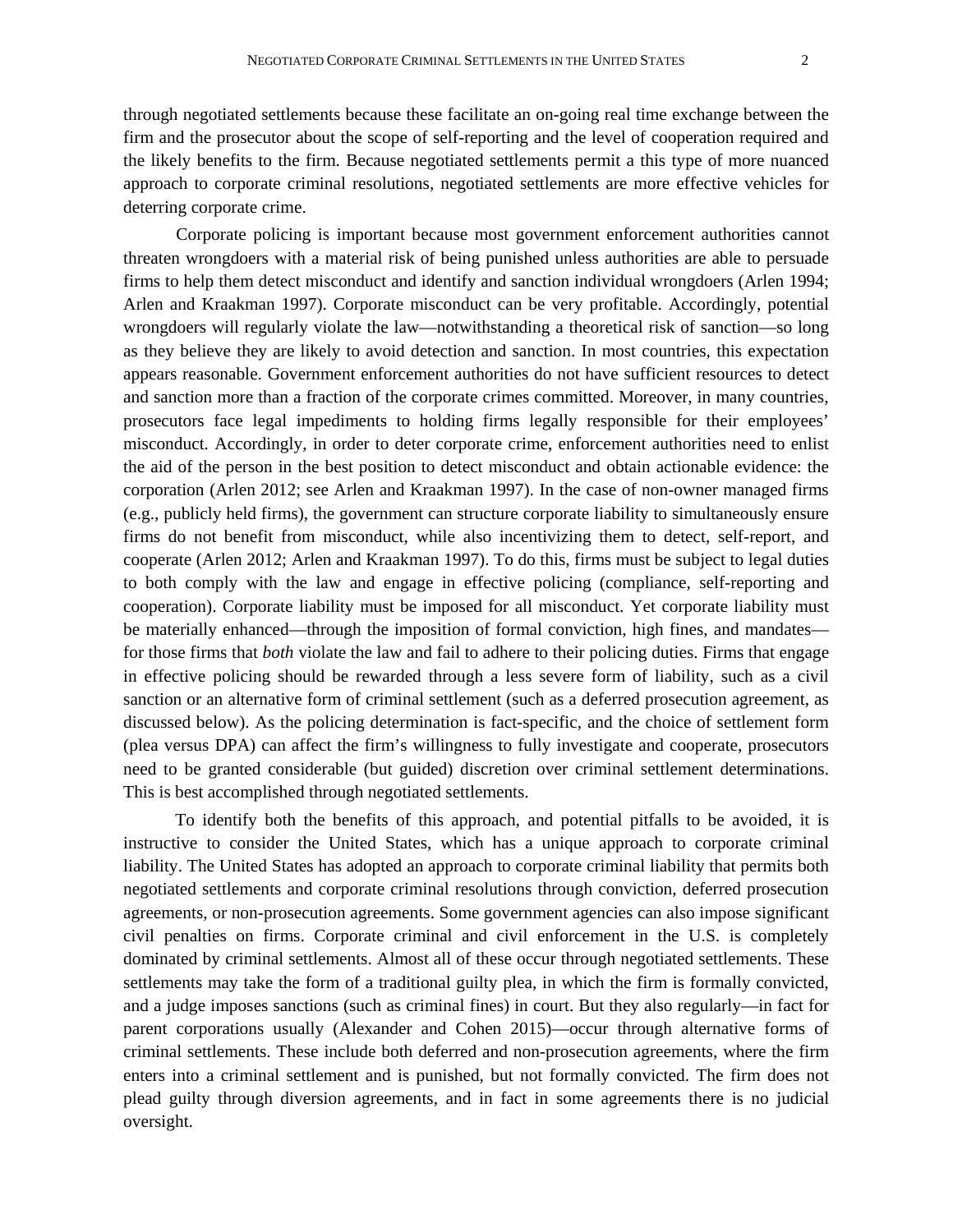This chapter demonstrates how granting prosecutors discretion to negotiate criminal settlements and use these alternative forms of criminal resolution enhances deterrence. It also identifies problems with the U.S. approach that other countries considering employing such measures would do well to avoid. The chapter proceeds as follows. Section 2 summarizes the U.S. approach to corporate criminal liability. Section 3 explains how the ability to choose between a guilty plea and a PDA improves deterrence. Section 4 identifies problems with the existing procedures employed to govern the use of pleas and PDAs. Section 5 concludes.

#### **2. U.S. Approach to Corporate Criminal Liability**

In the United States, corporations can be held criminally liable $2$  for all crimes committed by employees in the scope of employment with any intent to benefit the firm (Arlen 2012). The scope of U.S. liability is broader than that imposed by other countries. Liability extends to crimes by lowlevel employees.<sup>3</sup> Firms face criminal liability even if the firm had an effective compliance program and the employee violated orders.<sup>4</sup> In fact, under U.S. law a corporation can be convicted for a crime committed by a low-level employee, notwithstanding an effective compliance program, even if the firm self-reported and even if the firm cooperated.<sup>5</sup>

In the case of publicly held firms, the vast majority—indeed almost all—convictions occur through guilty pleas—i.e., negotiated settlements (Alexander and Cohen 2015; Alexander et al 1999). Both prosecutors and firms favour guilty pleas for many reasons. Given the broad scope of corporate liability, firms often have little to gain from going to trial since the firm's liability usually follows automatically from evidence that an employee violated the law. In addition, both firms and prosecutors have much to gain from a speedy resolution. The prosecutor benefits from the ability to conserve enforcement resources which can be used on the next case—including proceeding against the individuals responsible for the crime. In addition, speedy resolution may enable the government to assist victims, to the extent that the sanction includes a restitution payment. Finally, a more rapid resolution can give the public more confidence that even powerful wrongdoers will be punished.

Whether convicted through a plea or following a trial, convicted firms can be subject to very large total sanctions that can reach into the hundreds of millions or even billions of dollars (see Alexander and Cohen 2015, providing empirical evidence; Alexander, et. al 1999, same). Moreover, in the U.S. many convictions carry with them the threat of collateral consequences: administrative sanctions that can result in a firm being debarred from doing business with an important federal

<sup>&</sup>lt;sup>2</sup> Corporations are "strictly" criminally liable in the sense that in the U.S. firms are liable for all crimes committed by employees in the scope of employment even if the firm did all it reasonably could to prevent the crime and no member of senior management or the board participated in or condoned the crime.

<sup>3</sup> *E.g.*, United States v. Dye Constr. Co., 510 F.2d 78 (10th Cir. 1975); Tex.-Okla. Express, Inc. v. United States, 429 F.2d 100 (10th Cir. 1975); Riss & Co. v. United States, 262 F.2d 245 (8th Cir. 1958); United States v. George F. Fish, Inc., 154 F.2d 798 (2d Cir. 1946).

<sup>4</sup> *E.g.*, United States v. Twentieth Century Fox Film Corp., 882 F.2d 656 (2d Cir. 1989); United States v. Hilton Hotels Corp., 467 F.2d 1000 (9th Cir. 1972), *cert. denied*, 409 U.S. 1125 (1973); United States v. Ionia Mgmt. S.A., 555 F.3d 303 (2d Cir. 2009).

<sup>&</sup>lt;sup>5</sup> Under the Organizational Sentencing Guidelines, a corporation that had an effective compliance program, selfreported, and cooperated is eligible for a reduced fine. United State Sentencing Commission, Chapter 8, Sentencing of Organizations, §8C2.5 (hereinafter Organizational Sentencing Guidelines). Yet the mitigation granted to larger firms is too low to incentivize firms to undertake effective compliance or self-reporting (Arlen 2012b). Moreover, convicted firms remain subject to the collateral penalties triggered by indictment or conviction, such as debarment, that can discourage corporate policing.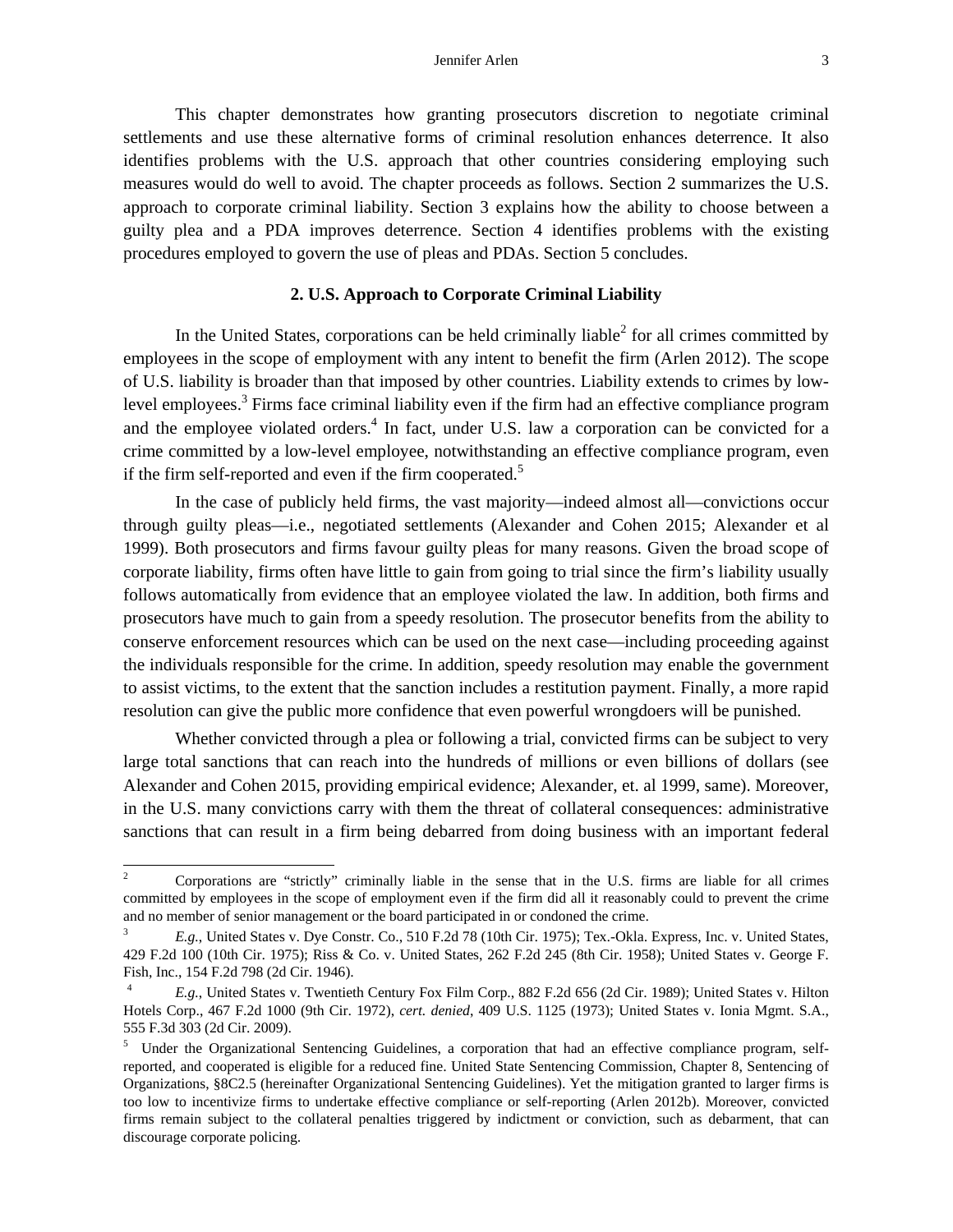agency, such as Health and Human Services. These collateral sanctions can have ruinous consequences for a firm. For example, a pharmaceutical firm convicted of health care fraud would risk being debarred from doing business with Medicare, which funds the health care for citizens over 65 (the primary customers for many drugs). As a result of the threat of large fines and collateral sanctions, many firms in the U.S. resist being formally convicted.

U.S. prosecutors can now resolve criminal cases through means other than conviction. Prosecutors have one of two options: declination (where no sanction is imposed at all) and pre-trial diversion agreements (PDAs). All pre-trial diversion agreements are negotiated settlements. PDAs can take one of two forms: a deferred prosecution agreement (DPA) or a non-prosecution agreement (NPA). Under a DPA, the prosecutor files charges but agrees not to seek conviction. Under a NPA, the prosecutor agrees not to file formal charges against the firm.<sup>6</sup> Both types of PDAs enable prosecutors to sanction the firm without triggering the collateral consequences of a formal conviction, such as debarment or delicensing.<sup>7</sup>

While firms avoid the threat of collateral consequences, PDAs are anything but a "get out of jail free" card. Although the firm is not convicted, prosecutors entering into DPAs do file formal charges. In addition, a firm entering into a PDA generally signs a statement of facts admitting to the wrong. The firm agrees that if it breaches the agreement, the prosecutor can proceed to trial, and use its admissions against it in court. In addition, most PDAs require firms to pay fines and other monetary penalties (such as criminal restitution). These penalties can be substantial. For example, Arlen and Kahan (2017) found that the average fine imposed through PDAs was \$31.3 million and the average total sanction imposed on the whole corporate group through (or enforced by) PDAs was \$171.3 million during the period 2010 through 2014. Sanctions on some firms are much larger. Indeed, many of the larger total monetary sanctions were imposed through PDAs. Firms also agree to cooperate with prosecutors, which includes investigating wrongdoing. These investigations can be detailed and very costly.

Finally, most PDAs impose mandates on firms requiring the firm to take actions that the prosecutor concludes will deter crime (Alexander and Cohen 2015; Arlen and Kahan 2017). The majority of PDAs impose mandates that require the firm to adopt an effective compliance program. Many mandates go beyond this and specify the features that the compliance program should have. For example, the PDA may mandate the type of compliance information to be collected, the type and frequency of employee training, or the additional due diligence procedures or specific policies governing payments and disbursements. PDAs can also require firms to materially increase compliance expenditures. Other PDAs include mandates enhancing internal and external oversight of a firm's efforts to comply with the law (Arlen and Kahan 2017). For example, a PDA may require the appointment of a Chief Compliance Officer with authority to report directly to the board, the addition of specific independent directors, the establishment of new board or senior management committees, or the separation of the positions of CEO and Chairman of the Board. Most PDAs with mandates also require firms to regularly report to prosecutors and other federal authorities on the firm's compliance activities. A substantial number of PDAs go even further and

 6 NPAs are expressed in the form of a letter, often not filed in court (Garrett 2007, p. 928).

<sup>7</sup> See United States Attorney's Manual, Principles of Federal Prosecution of Business Organizations, § 9-28.900.

It might appear that PDAs also enable the firm to avoid the reputational consequences of a criminal conviction. But under the DOJ's current policy, it is unlikely that the decision of most prosecutors to impose a PDA instead of a guilty plea has a material effect on the reputational sanction, holding constant the nature of the crime and other publicly disclosed information about the firm and the crime (Alexander and Arlen forthcoming 2018).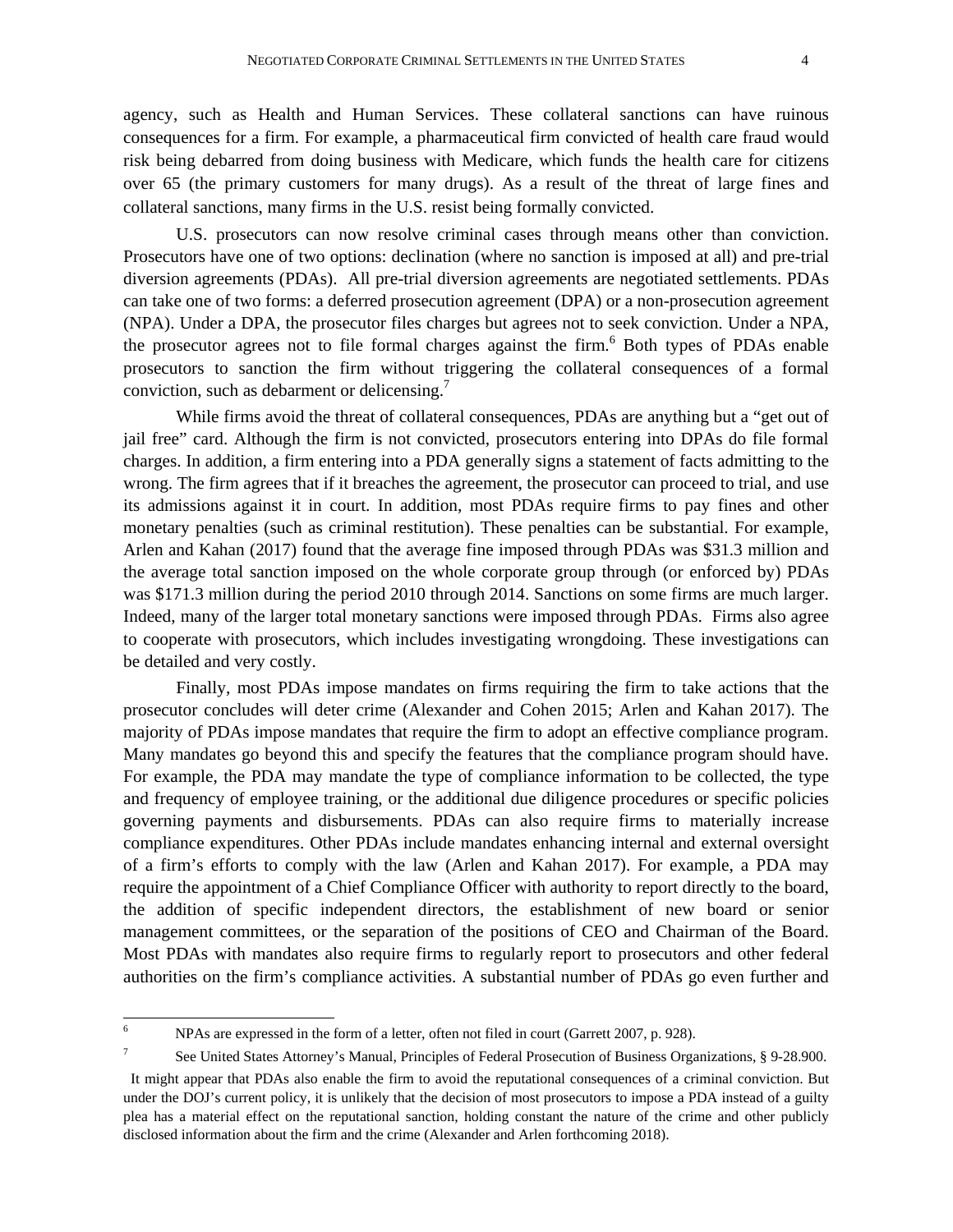require firms to hire an outside monitor with authority to audit the firm to ensure its compliance with the duties imposed by the agreement. Some monitors have been given authority to seek evidence of additional wrongdoing (Arlen and Kahan 2017).

 PDAs have dramatically transformed U.S. enforcement practice. The increased use of PDAs coincides with an increase in total criminal settlements per year against publicly held firms. They also appear to be partially responsible for the apparent increase in firms' willingness to investigate and cooperate by providing their investigations to enforcement authorities. Additionally, PDAs seem to contribute—albeit less dramatically—to corporate self-reporting, particularly in the context of FCPA violations.

A striking feature of PDAs is they were introduced and embraced by U.S. prosecutors without any formal statutory or regulatory action by either Congress or any regulatory agency, respectively.<sup>8</sup> Instead, reform of the U.S. approach to corporate criminal liability was initiated by a memo to U.S. prosecutors written by then-Deputy Attorney General Eric Holder. The apparent purpose of the Holder memo was to encourage prosecutors to adjust their enforcement practice to recognize that corporate crimes are committed by individual employees. The Holder memo indicated that prosecutors should ensure that responsible individuals were held liable. It also encouraged prosecutors to use their discretion to grant leniency to firms under appropriate circumstances given that shareholders bear the cost of corporate penalties but usually have no role in crimes committed at professionally managed firms. The Holder memo provided a list of considerations for prosecutors to take into account. Five of these factors assumed particular importance: whether the firm had an effective compliance program; whether the firm self-reported the misconduct; whether the firm fully cooperated with prosecutors by investigating and providing information to prosecutors; and whether the firm voluntarily adopted needed reforms postdetection.<sup>9</sup>

In 2003, then-Deputy Attorney General Larry Thompson ushered in the modern approach to corporate criminal enforcement by issuing a memo that simultaneously embraced and modified the approach of the Holder memo.<sup>10</sup> Thompson instructed prosecutors to pay particular attention to compliance—both whether firms had effective compliance at the time of the crime and ensuring that those that did not subsequently reformed their compliance programs. The Thompson memo directed prosecutors to consider pre-trial diversion agreements as an alternative to either conviction or full leniency. Following the Thompson memo, prosecutors in the criminal division of the Department of Justice and in the leading U.S. Attorneys' offices embraced the use of DPAs and NPAs for many, if not most, crimes involving large publicly held firms (see Arlen 2012; see also Alexander and Cohen 2015, noting the disproportionate use of PDAs for parent corporations).<sup>11</sup>

 8 By contrast, in the U.K. DPAs were introduced by statute.

<sup>9</sup> Memorandum from Eric Holder, Deputy Attorney General, U.S. Dep't of Justice, to Heads of Department Components and United States Attorneys (June 16, 1999) [hereinafter Holder Memo]. The current guidelines, which build on the Holder memo, are contained in Principles of Federal Prosecution of Business Organizations, § 9-28.900 of the United States Attorneys' Manual (USAM).

<sup>&</sup>lt;sup>10</sup> Memorandum from Larry D. Thompson, Deputy Attorney General, U.S. Dep't of Justice, to Heads of Department Components and United States Attorneys (Jan. 20, 2003) [hereinafter Thompson memo].

<sup>&</sup>lt;sup>11</sup> PDAs were used before the Thompson memo. Nevertheless, the 2003 Thompson memo was the first official endorsement of these agreements, and dramatically increased their use. In the entire period prior to 2002, prosecutors negotiated only 18 PDAs (Garrett 2007). By contrast, they entered into at least 267 PDAs from 2004 through 2014 (Arlen and Kahan 2017).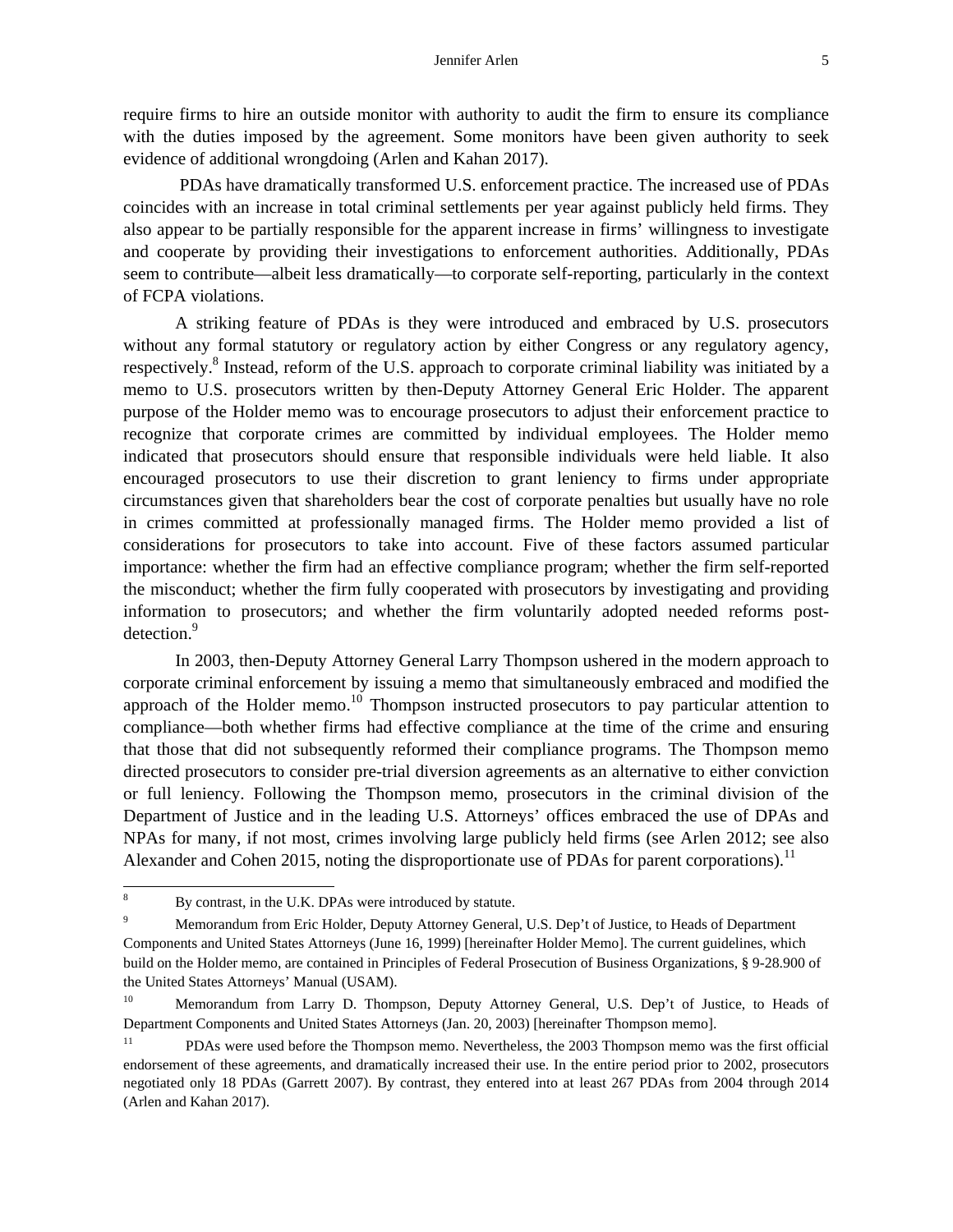The Thompson memo set forth criteria that prosecutors should consider when deciding whether to employ a PDA. These criteria were revised several times—most recently in the fall of 2015—and are now set forth as a list of ten criteria in the U.S. Attorney's Manual. Since 2003, prosecutors have embraced the use of PDAs (both deferred and non-prosecution agreements), which enable them to both insulate firms from the collateral consequences of conviction while also imposing monetary sanctions and mandates (Arlen and Kahan 2017).

Although the U.S. Attorney's Manual lists ten criteria, prosecutors have complete discretion as to which factors to emphasize and also what factors to consider beyond the ten listed in the USAM (Arlen 2016). Nevertheless, three appear to be most relevant. The first is whether the firm self-reported the misconduct. Firms that self-report and fully cooperate are potentially eligible for a declination, if the misconduct is isolated; otherwise, many receive an NPA or DPA with materially reduced sanctions. In the case of firms that did not self-report, the next most important factor appears to be whether conviction would potentially subject the firm to collateral sanctions. If so, then the firm is highly likely to get a DPA unless the firm failed to fully cooperate with federal authorities, as in the case of Credit Suisse or BNP Paribas. When conviction would not result in collateral consequences and the firm did not self-report, then the choice of settlement resolution depends on a variety of factors, including strategic considerations. Thus, it is likely that firms are more likely to obtain a DPA when their cooperation confers a material benefit on the prosecutor and the DPA would not subject the prosecutor to public outrage. As a result, common factors influencing the decision include the importance of the matter to the prosecutor, the completeness of the firm's voluntary cooperation, the quality of the firm's voluntary reforms, whether the firm was previously sanctioned, and the identity of the prosecuting office (specifically, whether the office regularly undertakes corporate criminal resolutions with large firms) (see Alexander and Arlen forthcoming, discussing prosecutors' incentives).

As noted previously, prosecutors resolving a case through a PDA nevertheless can take additional actions to enhance deterrence, in the form of mandates. These mandates include both internal reforms and, in about one-third of the cases, a requirement that the firm accept and pay for an external monitor (Arlen and Kahan 2017, identifying the deterrence justification for mandates and issues with existing practice).

#### **3. Justifications for Enabling Prosecutors to Enter into Pre-trial Diversion Agreements**

Federal prosecutors' use of pre-trial diversion agreements has been controversial in the United States. Some politicians, academics, and media commentators have challenged their use positing that there is no reason why corporations that committed a crime should be allowed to avoid conviction. Yet in the case of publicly held (and other professionally managed) firms, this argument is misplaced. Indeed, effective deterrence of corporate crime depends on the combination of a broad baseline rule governing corporate liability and a set of predictable guidelines that enable prosecutors to employ alternatives to conviction for firms that have helped detect or sanction misconduct (Arlen 1994; Arlen and Kraakman 1997; Arlen 2012a). Pre-trial diversion agreements are a way to achieve this goal.

## *A. Central Purposes of Corporate Criminal Liability for Professionally-Managed Firms*

The central purpose of corporate criminal (and enhanced administrative) liability for professionally-managed firms (such as publicly held firms) is to deter corporate misconduct. Deterrence is the paramount goal that should not be sacrificed for other considerations, such as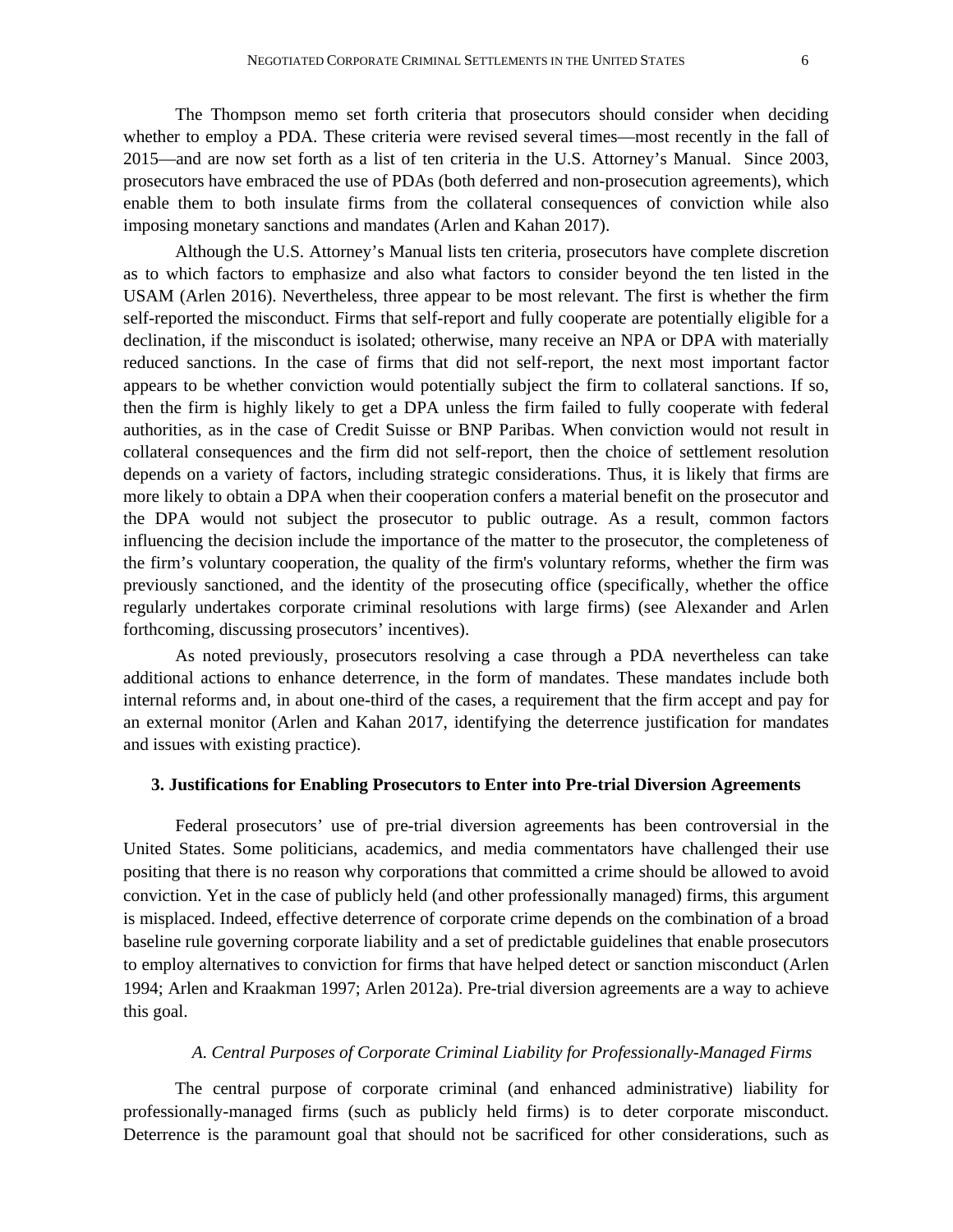punitive retribution. Effective deterrence reduces future harm from both the defendant corporation and the many other firms influenced by effective enforcement. Retribution, by contrast, is not well effectuated by corporate liability imposed on publicly held firms. Corporate liability ultimately falls on a firm's shareholders. Yet the shareholders of professionally managed firms play no role in causing crime and do not have sufficient management power to prevent misconduct (Arlen 2012a; Arlen and Kahan  $2017$ ).<sup>12</sup> Of course, the threat of liability can cause shareholders to put pressure on management to deter misconduct, as well as provide more direct incentives to management through their stock ownership. Yet this does not provide a retributory justification for corporate liability because corporate liability is imposed even when shareholders had evidence that there was a reason for them to intervene. As corporate liability generally falls on non-culpable shareholders, premising corporate criminal liability on retributive goals is inapposite.

This presents the question of how corporate liability contributes to deterrence. The answer is, indirectly. Corporate liability imposed on professionally managed firms does not deter by imposing costs directly on those responsible for the crime. Liability falls on shareholders (including senior management). But the shareholders did not commit the crime. They did not even intervene to cause it. They were at home, or at work, doing something else altogether. Instead, crimes by professionally-managed firms are committed by employees—and often by employees who are not members of the senior management team. This is most obviously the case with foreign corruption, which tends to involve bribe payments made by employees negotiating contracts or delivering goods overseas. Individuals who commit business crimes do not tend to do so in the heat of passion or as a result of some other irrational impulse (Soltes  $2016$ ).<sup>13</sup> Economic theory suggests employees commit corporate crimes when they decide it is in their best interests to do so (Arlen 1994; see Becker 1968). They may do so because the benefits (such as job retention or a bonus) are salient and they under-estimate the expected costs. Nevertheless, employees make a rational decision to commit crimes, often motivated by a combination of self-interest and the desire to benefit the "home team" (their firm). Of particular importance, employees who commit corporate crimes tend to have time to consider their actions. They often need to plan. As a result, they can be deterred through interventions that either make misconduct more difficult or that enhance—and make more salient—the expected personal cost of corporate crime (see Arlen and Kraakman 1997).

The United States tends to focus its deterrence efforts on imposing enormous criminal sanctions—imposing longer prison sentences than other countries. Yet, we know from studies about human decision-making that people tend to ignore threats that they do not expect to materialize. People often discount low probability events to zero. In the cases of corporate crime, this tendency can be exacerbated by what is known as egocentric biases: people's tendency to conclude that they are above average. So just as 90 percent of people believe that they are above average drivers which of course is impossible—it is likely that 90 percent of corporate criminals believe that they are cleverer than average, and are the ones who are unlikely to get caught (see generally Arlen 1998, discussing behavioural biases; Arlen and Talley 2008, same).

 $12$ 12 For example, under Delaware law (which governs the majority of U.S. publicly held firms), the power to manage the firm is vested in the board of directors, not the shareholders. Delaware General Corporation Law 141(a). Shareholders can vote for the board of directors, but in most firms they cannot even vote to nominate which candidates are put before them for election. They have no genuine control over the firm.

<sup>&</sup>lt;sup>13</sup> There are crimes that are not rational: street crimes, a drug addict who commits a crime is probably not rational, a spouse who shoots another spouse because they see them having an affair.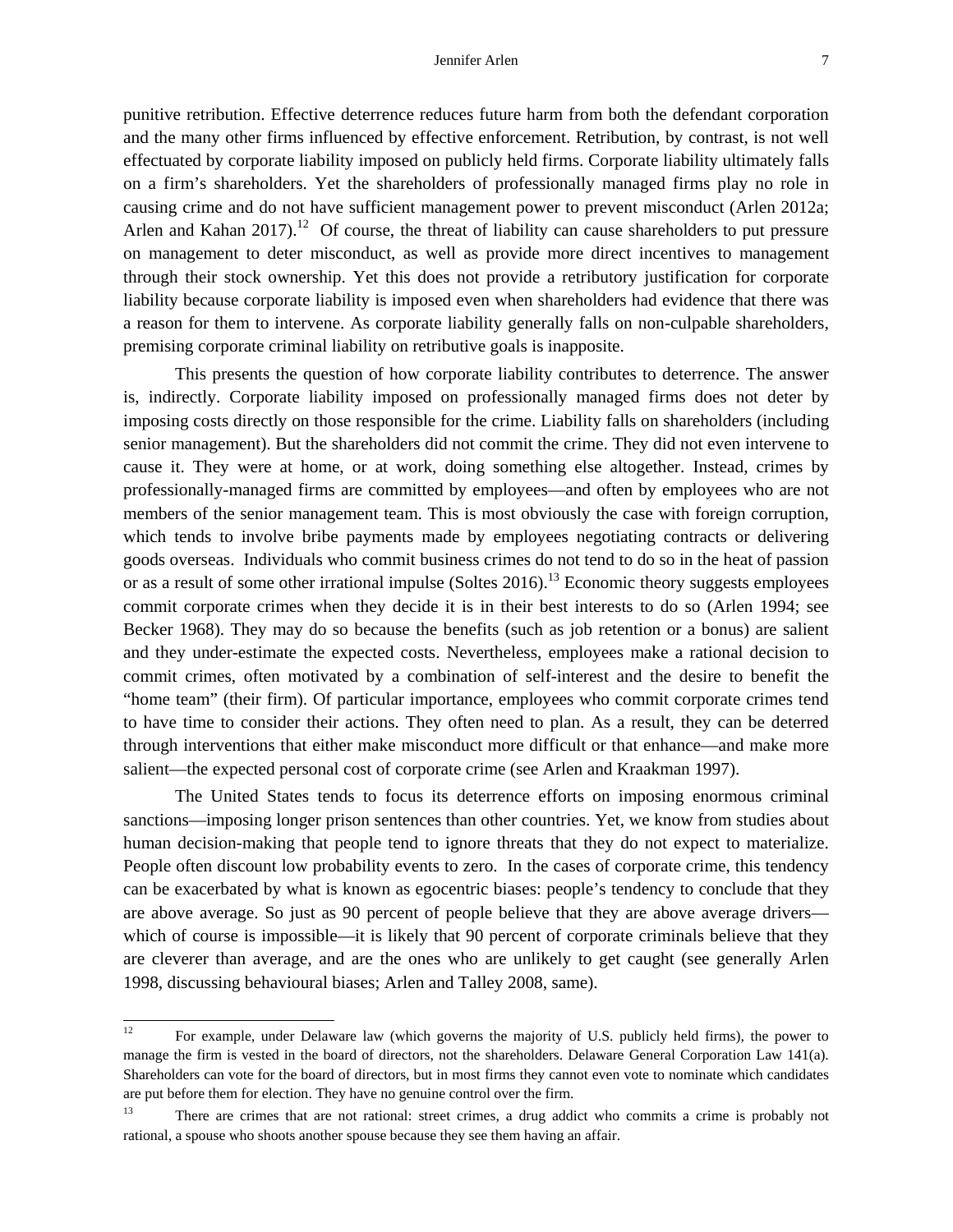To observe these tendencies, one only needs to take a drive along any large highway. Drivers regularly exceed the speed limit—often by wide margins—unless they expect there is a reasonable likelihood of getting caught. For example, one observes drivers slowing down when they see police cars on the road, when they know they are near a "speed trap," or it is a holiday that prompts more traffic stops by the police. Even when the sanction for speeding remains constant, behavior changes because the threat of sanction has increased.

 As a result, if enforcement officials want to deter crime, they must implement measures that increase the probability that misconduct is detected and employees are sanctioned. Additionally, we must incentivize corporations to make this risk salient. Finally, it is important to make misconduct less profitable for employees by reducing their personal benefit.

Unfortunately, the government lacks the resources to obtain the evidence needed to identify and convict individuals, if the government is required to rely on its own resources. But the firm is able to obtain this information, both in the course of its regular operations (for example, through its compliance department) and once misconduct is detected (see Arlen and Kraakman 1997; Arlen 2012a As a result, the best way to detect and disincentivize misconduct is to induce firms to intervene on the side of the government.

Corporations are the only parties that can directly intervene to reduce the benefit to employees of misconduct. Most corporate crimes—such as corruption, securities fraud, and offlabel marketing—do not benefit employees directly. Instead, the crime directly benefits the firm. Employees benefit indirectly to the extent that increased corporate success translates into more secure employment, a promotion, or a bonus. Thus, employees who commit corporate crimes are often motivated by a desire to obtain a benefit—enhanced job security, promotion, or financial reward—that results from a compensation and promotion policy under the firm's control (see Arlen and Kraakman 1997). They also may be motivated by a desire to serve the "home team," especially if the firm has a culture that prizes financial outcomes at all cost (see Soltes 2016, exploring the causes of business crime). Corporations can therefore directly intervene to reduce the benefit of crime by reforming both their promotion and compensation policies (Arlen and Kraakman 1997) and their internal cultures (Arlen 2012a).

In the United States we recently witnessed a clear example of a firm whose compensation and promotion policy induced its employees to engage in misconduct—Wells Fargo. It appears that employees at Wells Fargo were told they were required to meet very high targets on the number of accounts customers were signed up for. Faced with the threat of termination for failing to meet their numbers, a great number of employees signed customers up for new accounts without the customers' consent. This is not an unfamiliar pattern. In the FCPA context, employees often bribe foreign officials because almost all their compensation depends on the delivery of goods overseas deliveries that would be unlikely to clear customs in the absence of bribes. The firm could have deterred bribery by informing employees that they will not lose their bonus if the only reason they failed to finalize a deal is that they refused to act unlawfully. Instead, employees regularly face an all-or-nothing choice: get the deal done or lose your compensation (and perhaps your job). In this scenario, the cost of failing to close the deal falls on the employees, creating an overwhelming temptation to pay the bribe.

In addition, enforcement authorities can and should incentivize firms to detect, investigate and report misconduct (Arlen and Kraakman 1997; see Arlen 1994). Enforcement authorities need firms to engage in such policing efforts because corporations are far more effective at detecting and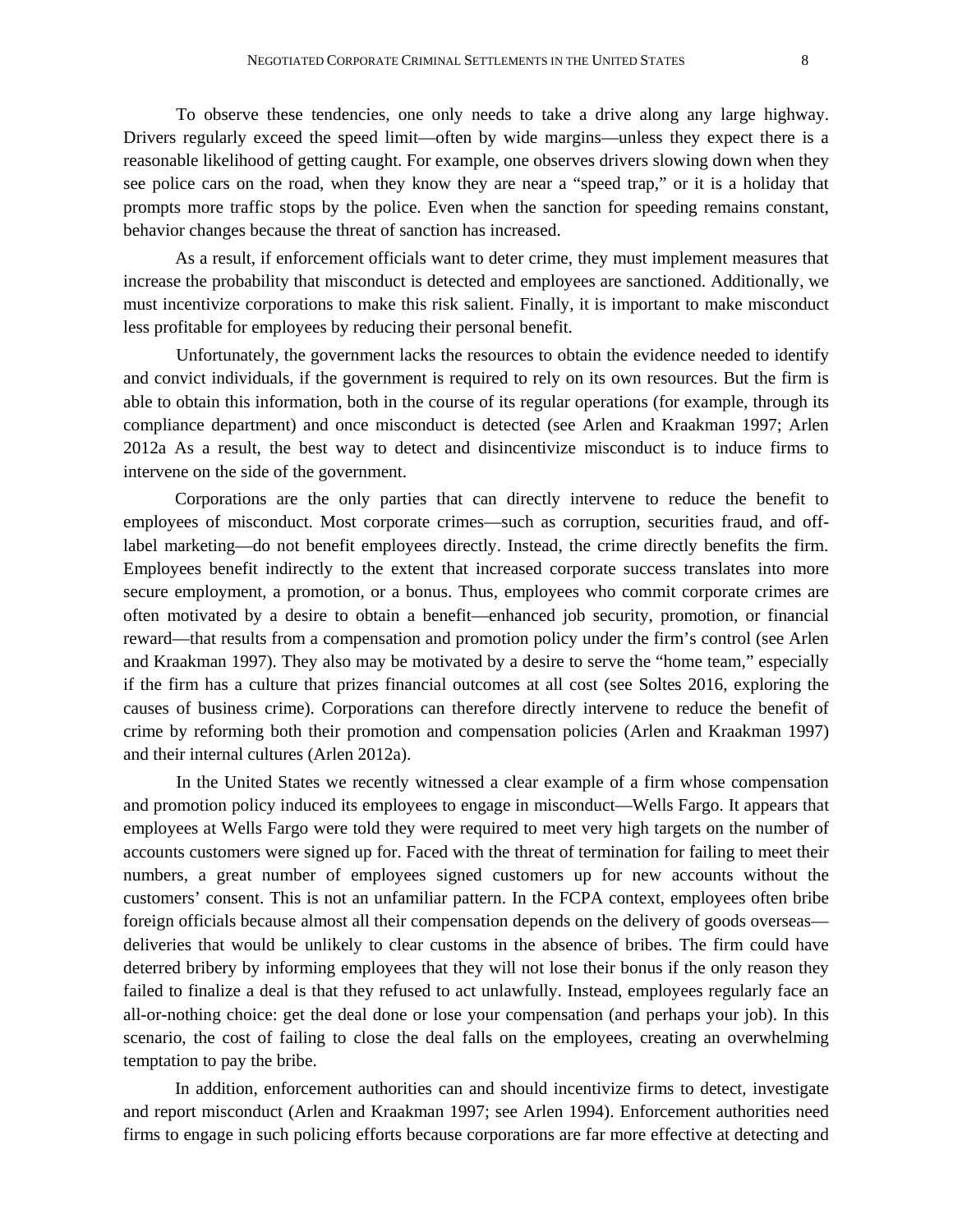investigating misconduct than is the government (Arlen and Kraakman 1997; Arlen 2012a). Research has shown that government regulators usually are not the first to detect misconduct (Dyck et al. 2010). Corporations, by contrast, are well positioned to monitor for misconduct. They can more cost-effectively monitor for misconduct for four primary reasons. First, corporations obtain many benefits for exerting oversight over employees, benefits that go beyond deterring criminal misconduct and reducing liability. Second, they are better positioned than is the government to exert oversight even absent probable cause to suspect misconduct. Additionally, they can better identify which of their activities present the greatest risks, making detection more efficient. And finally, corporations are better able to conduct the investigations needed to ascertain whether suspicious activity in fact violated the law and to identify the people responsible for it—both those who engaged in the act and those who might have condoned or encouraged it (Arlen 1994; Arlen and Kraakman 1997; Arlen 2012a).

One might wonder why corporate self-reporting is important given that the firm could just intervene to fire wrongdoers. There are two reasons. First, employees are not adequately deterred from many crimes by the threat of termination alone. In fact, the threat of termination is often what incentivizes misconduct. This is because employees are motivated to engage in misconduct when the firm employs compensation and promotion policies that impose specific performance benchmarks that the employee may not be able to meet without violating the law. We have seen this most recently with Wells Fargo. There also is theory and evidence that most securities frauds (intentionally misleading statements) can be attributed to job retention concerns (Arlen and Carney 1992). Employees who expect to be fired for underperforming if they do not violate the law will not be deterred from misconduct by the threat of detection and retaliation alone, if the chances of being caught and fired are less than the chances of being fired for underperforming. Second, some crimes are sufficiently lucrative that the mere threat of job loss is not a sufficiently high sanction to ensure that the "crime does not pay." A more substantial threat is needed—such as the risk of imprisonment or long term debarment.

As a result, governments that want to effectively deter corporate crime should provide firms with strong incentives to undertake corporate policing (Arlen and Kraakman 1997). This includes adopting compliance programs that not only deter misconduct but also detect any crimes that do occur (Arlen 1994). Prosecutors also need to induce firms to investigate suspicions, and report any detected problems to government authorities—providing these authorities evidence on both the nature and scope of the misconduct and on which individuals are responsible for the crime (Arlen and Kraakman 1997; see Arlen 2012a).

Of course, corporations are managed to make profits. As a result, they will not undertake these actions unless they benefit from doing so. The most effective way to ensure that corporations police effectively is to both hold them liable for their employees' crimes and structure liability so that firms are better off if they adopt an effective compliance program (Arlen and Kraakman 1997; Arlen 2012a). By rewarding corporations that detect misconduct, self-report, and fully cooperate in order to ensure that wrongdoing and the individual wrongdoers are sanctioned, enforcement agencies can motivate corporations to become corporate cops instead of complicit criminals with those that committed the crime.

Thus, we see that in order to deter corporate crime, it is important to hold corporations liable not only for senior manager misconduct but also for crimes committed by regular employees, since the firm ultimately controls the incentives that lead to employee criminal activity. However,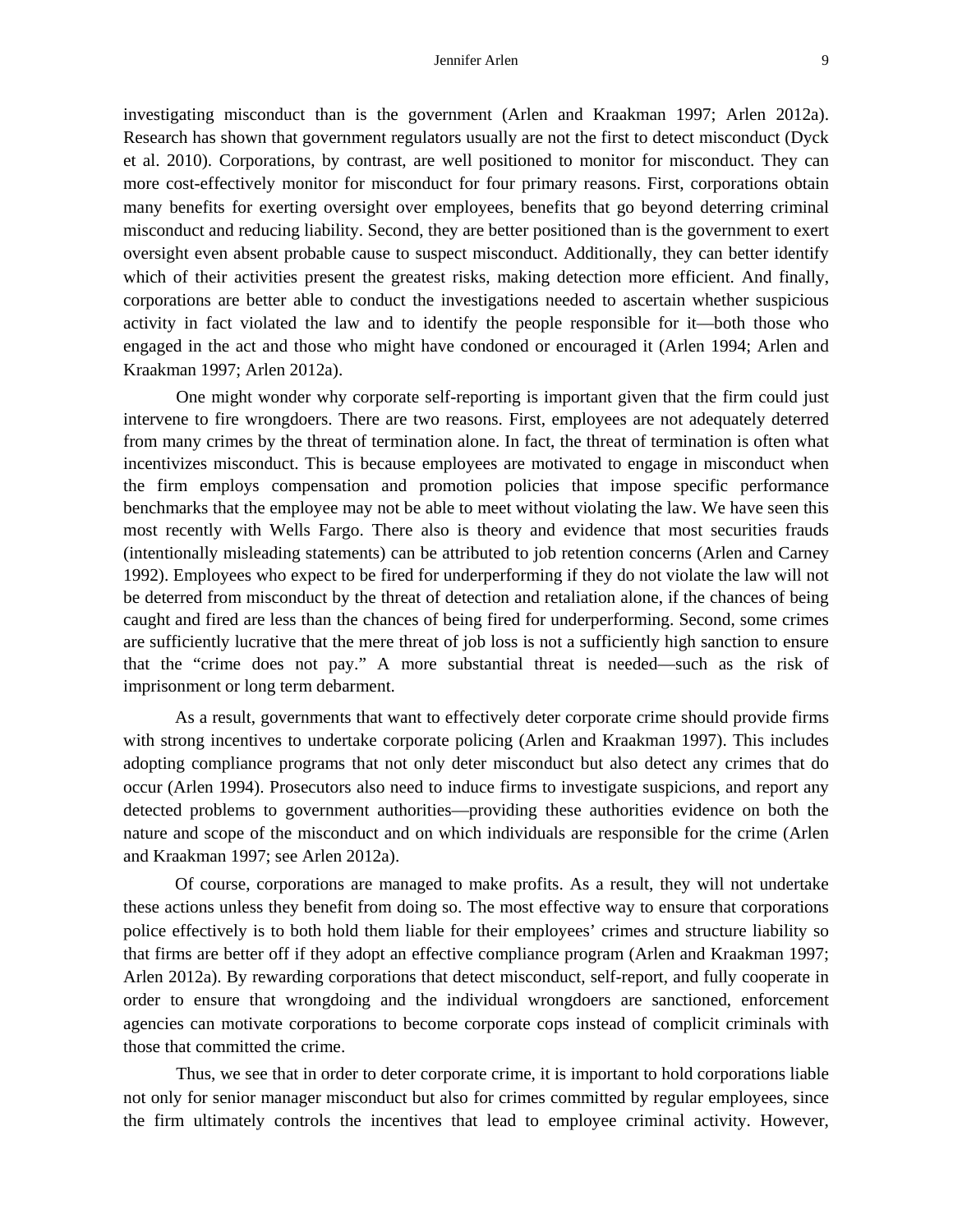liability must be structured so that firms not only want to deter crime, but also want to help the government detect and sanction misconduct. This latter goal has important implications for the structure of corporate liability and helps explains why the U.S. implemented negotiated settlements (Arlen 2012a; see Arlen and Kraakman 1997). Because negotiated settlements enable prosecutors to grant more exacting forms of leniency to firms that implement effective compliance programs, selfreport, and/or cooperate, negotiated settlements can be a better vehicle for creating the nuanced incentive structure required to properly motivate corporations.

#### *B. Perverse Effects of Strict Corporate Liability for Employees' or Managers' Misconduct*

Many countries hold corporations strictly criminally liable for wrongdoing by either all employees or by senior managers. U.S. law imposes broad liability: holding firms liable for crimes by any employee committed in the scope of employment with any intent to benefit the firm. Many other countries hold firms strictly liable for misconduct but only if committed by senior managers who are the brains (or managing mind) of the firm. Finally, some countries impose liability on corporations for their employees' crimes unless the firm had an effective compliance program. None of these approaches will cause firms to undertake effective corporate policing, which includes self-reporting and providing full cooperation by disclosing facts learned through the firm's own internal investigation.

Countries that hold firms strictly liable for crimes committed by employees or managers undermine their ability to deter corporate misconduct. This form of liability places a cost on corporate policing, instead of encouraging it (Arlen 1994; Arlen and Kraakman 1997).

Corporations held liable for all employee misconduct—and subject to a fixed sanction of F (equal to the harm caused)—can have strong incentives to intervene to deter crime by altering corporate compensation and promotion policies. They also are incentivized to adopt compliance measures designed to make crime harder to commit (Arlen 1994; Arlen and Kraakman 1997). However, this corporate liability rule does not give firms adequate incentivizes to undertake measures that help the firm detect and report wrongdoing. Indeed, liability discourages corporate policing.

 Upon careful reflection, the reason is intuitively apparent. Firms that expect to be convicted for their managers' crimes are caught on the horns of a dilemma. They can intervene to detect and report wrongdoing, and thereby deter employees (who now are more afraid of being caught). This is the deterrent effect of corporate policing. But when firms are held strictly liable for employees' or managers' crimes, this deterrent effect comes at a cost: the liability enhancement effect. Corporations that undertake effective policing know they will not deter all wrongdoing. To the extent crimes occur, corporate policing will increase the probability that employees are sanctioned as well as the probability that the firm is sanctioned as well. Thus, when firms are held strictly liable for their employees' or managers' misconduct, firms are discouraged from monitoring, self-reporting, and fully cooperating because these actions will ultimately increase their liability.

To illustrate this, consider a firm that has detected misconduct and now must decide whether to self-report and fully cooperate. Reporting and cooperating (by providing strong evidence about the crime and the underlying misconduct) will help the government deter crime by enabling the government to both punish the individual responsible and send a strong message to others contemplating misconduct. But if the firm expects to be convicted for its employees' crimes, then reporting and cooperating can only harm the firm. If the firm reports and cooperates, the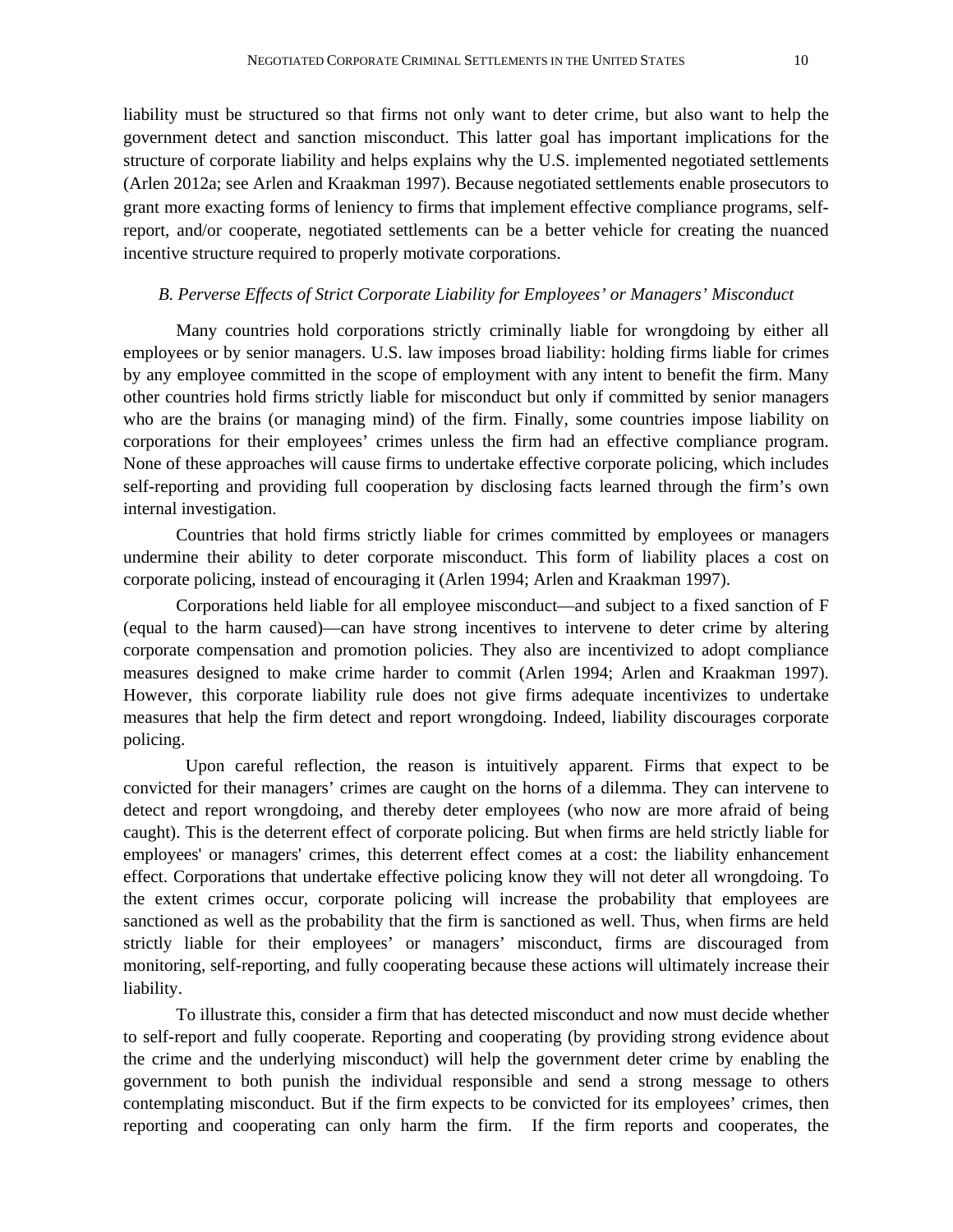government will seek to hold the firm liable, imposing the appropriate sanction (e.g., \$100 million). If the firm does not report, the firm's expected liability is much lower. True, there is a chance that the government will detect the crime and hold the firm liable (for the same sanction, \$100 million). Yet, unlike when the firm self-report, liability is far from guaranteed. Indeed, the likelihood of liability when the firm does not self-report often will be substantially less than the risk of liability if it does report because government enforcement authorities usually are not able to detect most corporate crimes on their own. And, even if they do, often they cannot easily get the evidence they need to obtain a conviction unless the firm cooperates. As a result, the firm's expected sanction if it reports is \$100 million (in our example) whereas its expected sanction if it does not report is (P)(\$100 million), where P, the probability of detection/sanction, is much less than one. It is easy to see that not reporting is the wiser course of conduct.

Strict corporate liability not only deters firms from self-reporting, but it also disables them from deterring employee misconduct by threatening to detect them and self-report (Arlen and Kraakman 1997). Firms can deter misconduct when they can credibly threaten that detected misconduct will be reported to the authorities for punishment. Of course, employees understand that threats are cheap talk. Employees will decide whether or not to believe the threat based on whether they think the firm, having detected wrongdoing, benefits from self-reporting. Employees understand that firms facing the threat of criminal liability for reported misconduct will not selfreport detected crimes that otherwise could remain hidden; they only believe threats when firms are better off self-reporting. As such, in a strict liability regime, firms are disarmed of a tool that otherwise could be used to effectively deter crime. Corporate liability must therefore be structured to ensure that firms are better off when they self-report than when they do not—or in turn are worse off when they do not self-report than when they do self-report.

#### *C. How to Structure Corporate Liability*

Accordingly, governments seeking to deter corporate crime must structure corporate liability (criminal, civil, and administrative) to serve three goals. First, they must ensure that crime does not pay, as otherwise firms can benefit from compensation policies that incentivize misconduct. Second, corporate liability (civil, criminal, and PDAs) must provide firms with an incentive (i) to adopt optimal measures that detect wrongdoing, (ii) investigate suspected misconduct, (iii) selfreport detected misconduct to the authorities, and (iv) fully cooperate to bring individual wrongdoers to justice (Arlen and Kraakman 1997; see Arlen 2012a). Third, corporate liability must be structured so that firms that do plan to adopt effective compliance, self-report, and cooperate retain incentives to take other actions to deter crime, such as compensation and promotion policy reform.

In order to achieve these goals, corporate liability for criminal misconduct must have a multi-tiered structure to enable prosecutors to impose substantially different sanctions on firms that fail to comply with their policing duties. The most severe sanctions should be reserved for corporations that detected misconduct, failed to report detected misconduct, did not have an effective compliance program, and did not fully cooperate to provide evidence against all the individuals responsible for the crime (Arlen and Kraakman 1997; Arlen 201a).

To induce corporate policing, the optimal approach would be to impose a legal duty on firms to adopt effective compliance, self-report detected misconduct, and fully cooperate (hereinafter policing duties). Firms that breach all of these duties should face seriously enhanced sanctions ideally imposed through formal conviction. The enhanced sanction should be sufficiently large that,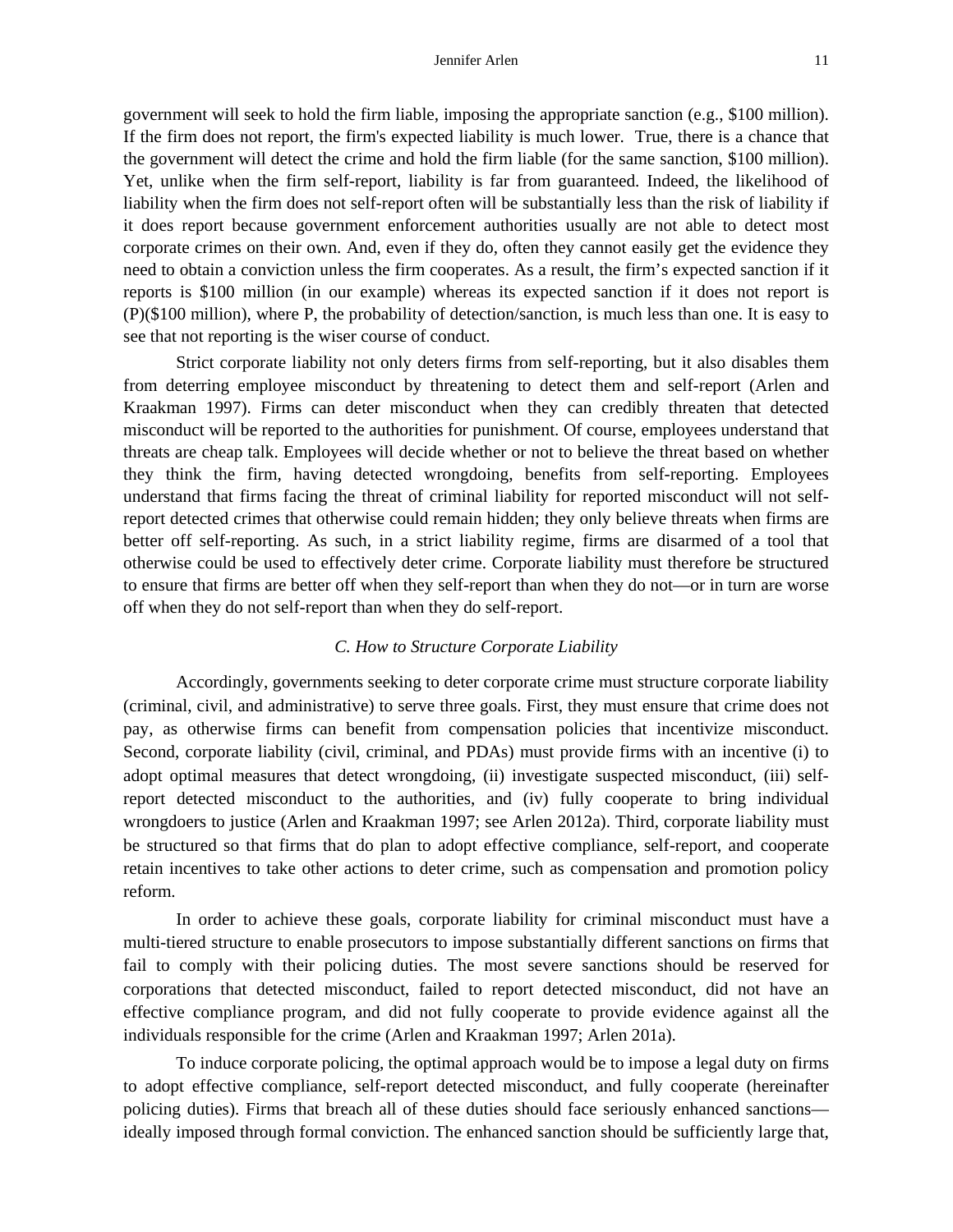*ex ante* (when a firm does not know whether misconduct will be detected), a firm has lower expected sanctions if it self-reports and cooperates (thereby guaranteeing detection) than if it does not. Accordingly, if a firm that has detected misconduct faces a 20 percent chance that the government will detect and sanction the crime should the firm fail to self-report, then sanction imposed on the firm if it fails to self-report must be at least five times as great as the sanction imposed if the firm does self-report. A particularly effective way to implement such a scheme is to reserve corporate conviction—whether following a trial or guilty plea—for firms that either detected misconduct and failed to self-report or failed to detect and then also failed to cooperate once the government detected misconduct.

By contrast, firms that significantly aid the government's enforcement efforts by either selfreporting or fully cooperating (providing strong actionable evidence against all individuals responsible) should not be formally convicted. A predictable policy against convicting firms that help the government can provide a strong incentive to firms to take the steps needed to deter crime. Firms that self-report and cooperate should likewise pay lower penalties.

One effective way to implement a policy of rewarding self-reporting and cooperation is to reserve DPAs and NPAs for firms that self-report detected misconduct and cooperate. Enforcement authorities can further refine the incentives they provide by announcing that certain actions (selfreporting before a risk of detection and full cooperation) not only lead to a DPA with lower sanctions, but also will enable the firm to avoid having a monitor imposed. Correspondingly, enforcement agencies can signal that other actions (failing to self-report detected misconduct) will subject the firm to high sanctions and a monitor, even if a firm's other efforts (an adequate compliance program for instance) justify the use of a DPA.

What is crucial is that the government must ensure that firms that self-report are much better off than those that detect, fail to self-report, but then provide valuable cooperation should the government later detect. The government can only do this by clearly announcing both the benefits to self-reporting and the negative consequences of failing to self-report. In so doing, it's important to bear in mind that the government often cannot simply say that failure to self-report will lead to automatic conviction, because often prosecutors not only need self-reporting, they also need cooperation. Thus, prosecutors need to be able to provide incentives to firms to cooperate even if, at an earlier stage, management detected the misconduct and failed to self-report. Granting a DPA to a firm that fully cooperates can incentivize cooperation. Combining the DPA with compliance reforms and enhanced oversight (e.g., a monitor) for firms that detected misconduct, failed to selfreport, and retained the responsible managers will provide strong incentives to both firms and managers to self-report (Arlen 2012a; see Arlen and Kraakman 1997).

Although firms that satisfy all policing duties should escape criminal sanction, they still should be held liable for detected misconduct if they profited from it or it caused serious harm. This liability could take the form of restitution or remediation imposed through either an NPA or government-imposed civil or administrative sanctions. The monetary penalty must remove the benefit to the firm of wrongdoing and be sufficiently large to motivate the firm to want to deter wrongdoing through measures that go beyond compliance programs, including compensation and promotion policy reform. This liability is needed because otherwise firms could adopt compensation systems that encourage crime, and then avoid sanction by self-reporting any misconduct they happen to detect while retaining the full benefit of the crime. (Arlen and Kahan 2017).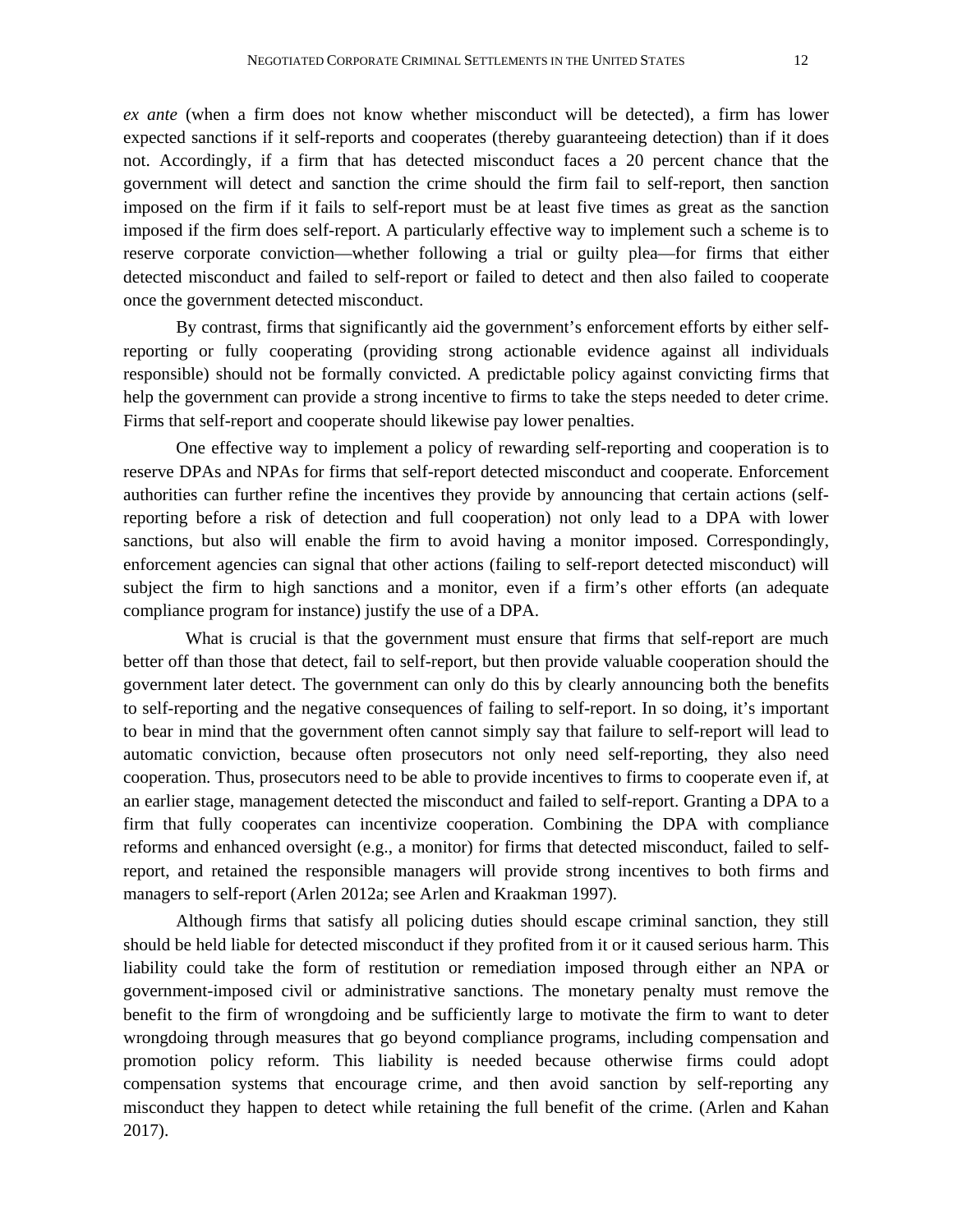There are many ways to implement an effective regime. A system that both enables prosecutors to choose between formal conviction, a DPA, and an NPA, while providing clear guidelines to firms and prosecutors on the effect that self-reporting, compliance, and cooperation will have on the choice of settlement form, is only one of many possibilities. What is likely is that even if the regime is adopted by the legislature instead of by prosecutors—as in the U.S. prosecutors will need discretion (chastened by oversight (Arlen 2016)) to determine whether the firm has satisfied the criteria needed to trigger the use of one settlement resolution or the other, and should be allowed to resolve cases through negotiation instead of having to take all cases to trial.

In the United States, prosecutors not only use criminal settlements (pleas, DPAs, and NPAs) to impose monetary penalties, they also use them to impose mandates (as discussed in the appendix). These mandates include mandated compliance program reforms and monitors.

When used under appropriate circumstances, mandates can play an important role in the effort to deter corporate crime. Moreover, because the circumstances that justify mandates are limited, and require firm-specific analysis by prosecutors, prosecutors inevitably will need to exercise discretion in determining whether mandates should be imposed and what form they should take (Arlen and Kahan 2017)—though the discretion should not be broad as it is currently in the United States (Arlen 2016).

Corporate reform mandates are justified, but only in one particular circumstance: when enforcement officials have clear evidence that corporate monetary sanctions alone cannot induce the firm to adopt effective compliance, self-report, and cooperate because the managers are not making policing decisions in the firm's best interests because they benefit personally from suboptimal policing (Arlen and Kahan 2017). Corporate reform mandates are justified only in this limited circumstance because when managers make policing decisions to maximize corporate profits then managers can be incentivized to undertake effective policing through properly structure corporate liability with monetary sanctions (such as described above). Indeed, monetary penalties are superior to mandates because they impose a direct and immediate cost on firms that failed to take appropriate steps. Mandates are only needed when senior managers gain private benefits from deficient policing, either because they benefit from the crime or benefit from deficient oversight. In this case, enforcement officials must intervene through mandates to ensure that oversight ultimately resides with an actor other than the senior management (Arlen and Kahan 2017).

### *D. Why Effective Compliance Should Not Insulate Firms from Liability*

The conclusion that corporate liability is needed to induce firms to self-report and fully cooperate, and also to encourage firms to undertake other measures to deter misconduct, reveals the problems with adopting a corporate liability rule predicates liability entirely on the existence of an effective compliance program—insulating firms that adopted an effective compliance program.

There are two reasons why effective compliance programs alone should be insufficient to negate liability. First, it is too easy for firms to set up systems that appear to be effective but are not. As a result, granting a compliance defence presents two serious risks. Either prosecutors give firms credit for appearances, thus enabling many to avoid liability based on paper compliance programs that is poorly implemented, or they will implement a presumption that the firm's must have had ineffective compliance if a crime occurred. Neither of these approaches will induce firms to adopt effective compliance programs.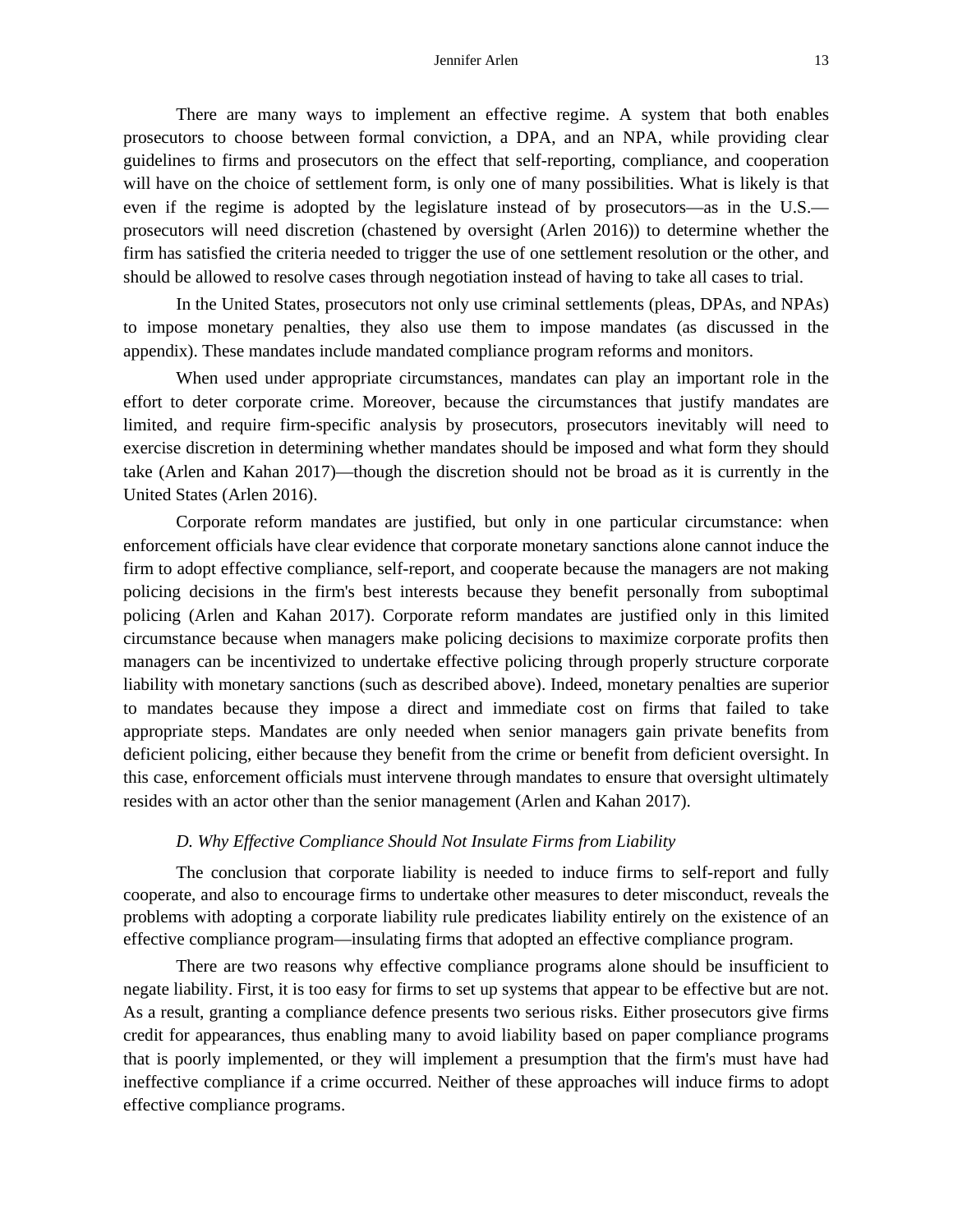Second, and more important, even when prosecutors can determine the effectiveness of a firm's compliance program, granting a full compliance defence to all corporate liability undermines deterrence. A compliance defence only provides incentives for firms to undertake one of the many actions needed in order to effectively deter corporate crime. This is a problem because compliance programs—even good ones—do not deter all crime. Thus, we need to induce firms to employ these other tools to deter crime. For example, we need to induce firms to reform compensation, promotion, and retention policies to ensure that they encourage productivity without also encouraging misconduct. We also need corporations to self-report all detected misconduct and to fully cooperate in investigating the wrong (including providing materials to the government).<sup>14</sup> Regimes that insulate firms from liability if they have an effective compliance program do not provide corporations with needed incentives to take these other actions to deter crime because a firm that is not liable for corporate crime has little to no reason to spend resources to deter it. In effect these regimes say to firms: "If you have a great compliance program, you have satisfied your obligations. You need not worry about any incentives you provide employees to commit crimes. And you have no reason to self-report or otherwise assist the government's investigations."

#### **4. Negotiated Resolutions With Constrained and Targeted Discretion**

The preceding analysis reveals why governments seeking to deter corporate crime cannot rely on simple corporate liability regimes in which criminal resolutions take one form and are predicted on one simple fact: whether the crime occurred or whether the firm had a compliance program. A more nuanced approach is needed as to the structure of liability and the type of sanctions imposed—including fines, restitution, and mandates.

The U.S. system—with its heavy reliance on negotiated settlements—shares many of the features of the deterrence regime described above. Yet there are important differences between the U.S. approach and an approach that can best deter corporate crime (e.g., Arlen 2012; Arlen 2016; Arlen and Kahan 2017). Specifically, governments can most effectively deter corporate crime by adopting *ex ante* standards (through statutes or regulations) imposing duties on corporations to (1) adopt an effective compliance program, (2) self-report detected wrongdoing, and (3) fully cooperate. These duties must be enforced by pre-announced and predictable sanctions. The preannounced duties and rules may be implemented through negotiated settlements. But prosecutors must be given clear guidelines governing what enhancements should be imposed on firms that failed to self-report, failed to cooperate, or that adopted genuinely ineffective compliance programs.

A central deficiency in the U.S. approach is that the Department of Justice has not provided prosecutors with clear guidelines that lead to predictable resolutions that predicate the choice of criminal resolution on the quality of corporate policing.<sup>15</sup> Instead, the DOJ grants prosecutors enormous discretion to decide whether to pursue a conviction or instead use a DPA or NPA.

 $14<sup>°</sup>$ 14 Firms can investigate more efficiently than the government can. A firm has access to employees' emails, to the firm's own records on payments, and can send its investigators to the firm's operations throughout the world to interview employees without jurisdictional concerns. We need firms to undertake these measures.

<sup>&</sup>lt;sup>15</sup> The Fraud Section of the Department of Justice has taken steps to reduce, albeit not eliminate, this problem. The Fraud Section announced a Pilot Program that provides greater clarity to firms (and prosecutors) about the potential effect of self-reporting and cooperating versus cooperating alone. Senior Fraud Section officials also regularly give speeches that provide additional information about the offices' approach. Finally, the Fraud Section hired a compliance consultant, Hui Chen, to provide expert expertise to prosecutors when evaluating firms' compliance programs.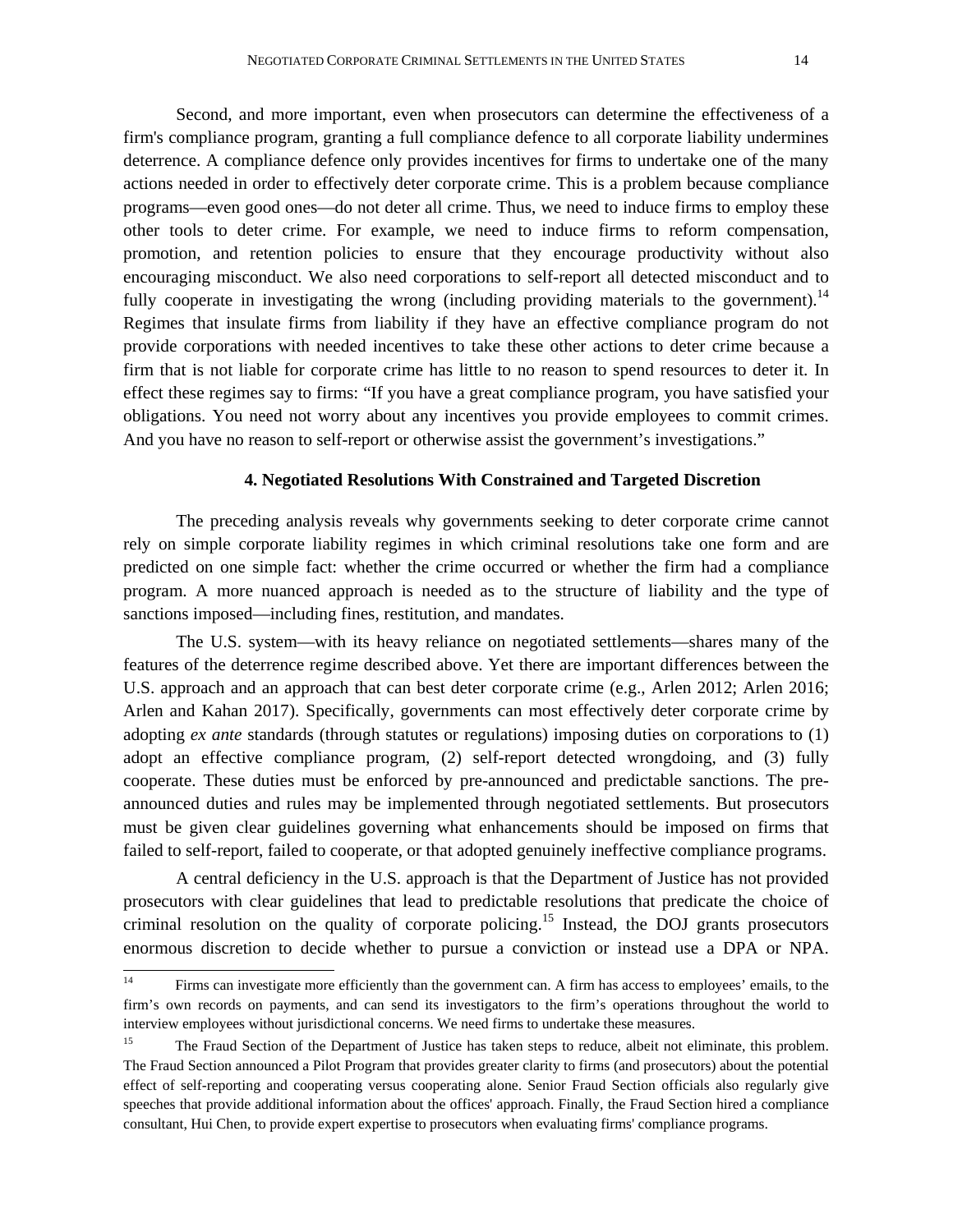Prosecutors are told to make this decision based on a list of ten factors, but this list is not exclusive. The US Attorney's Manual explicitly tells prosecutors that they can consider other factors that they deem appropriate. Moreover, while corporate policing—compliance, self-reporting, and cooperation—are included in the ten factors, there are numerous other considerations. These include the magnitude of the crime, past misconduct, and collateral consequences. As a result, a firm cannot predict with confidence how it will be treated by a prosecutor should it self-report misconduct because prosecutors have full discretion to decide which of the ten factors matters the most. The resulting lack of predictability is especially high for firms reporting misconduct to prosecutors who do not have a track record dealing with corporate crime cases. In turn, a large firm that would face serious collateral consequences if convicted can be very confident of avoiding conviction, even if it detects misconduct and fails to self-report, as long as it fully cooperates if detected. This is because collateral consequences appear to trigger a de facto presumption against conviction of firms that agree to fully cooperate once detected. As a result, the existing U.S. approach to adjusting corporate liability for effective policing does not provide the clear *ex ante* rewards for corporate policing needed to deter corporate misconduct effectively.<sup>16</sup>

In addition, prosecutors are given insufficient and incorrect guidance on when and what mandates are appropriate. They are encouraged to impose mandates whenever the firm lacks an effective compliance program and face little constraint when choosing among the types of mandates available. Indeed, they are not even constrained by judicial oversight when imposing mandates through PDAs. Yet mandates are only appropriate in a much more limited circumstance—when prosecutors have evidence that managements' policing decisions are distorted by agency costs. In such circumstances, prosecutors should rely on specific mandates or mandates enhancing internal and external oversight of policing, instead of the general vague compliance mandates they tend to impose (see Arlen and Kahan 2017, critiquing existing U.S. policy towards mandates).

Finally, until recently, historically there was too little oversight of whether prosecutors were using corporate liability to pursue the ultimate objective: imposing liability on the individuals ultimately responsible for misconduct (Arlen 1994; see Arlen and Carney 1992). This is important because prosecutors who are not repeat-players against corporations may be tempted (and appear to have been tempted) to accept a deal that insulates individuals from prosecution in return for a potentially headline grabbing corporate conviction. This has improved since the promulgation of a memo by then-Deputy Attorney General Sally Quillian Yates (the Yates memo), which calls on prosecutors to pursue individuals and increases oversight of their decisions on this matter. Yet the actual impact on individual liability remains to be seen.

These three problems all stem from a more general concern. The U.S. led the way in adopting a regime that *could* be used to effectively deter corporate crime, but did so by emphasizing the prosecutor's right to assert discretion. The DOJ did not provide strong guidance on the policy

<sup>16</sup> 16 This degree of discretion also is not consistent with a commitment to the Rule of Law (Arlen 2016). Nevertheless, allowing judicial review would not suffice to remedy this problem in the U.S. because judicial review simply substitutes one level of excessive discretion for another (by the judge) unless the state provides rules and standards governing both the decision to convict and the appropriate sanction enhancements for violations of policing duties. In the U.S. these enhancements are contained in the U.S. Sentencing Guidelines, but the Guidelines are not binding. Moreover, the Guidelines were not well-designed to induce corporate compliance, self-reporting and cooperation (Arlen 2012b) and therefore prosecutors consistently deviate from the Guidelines to promote the public interest.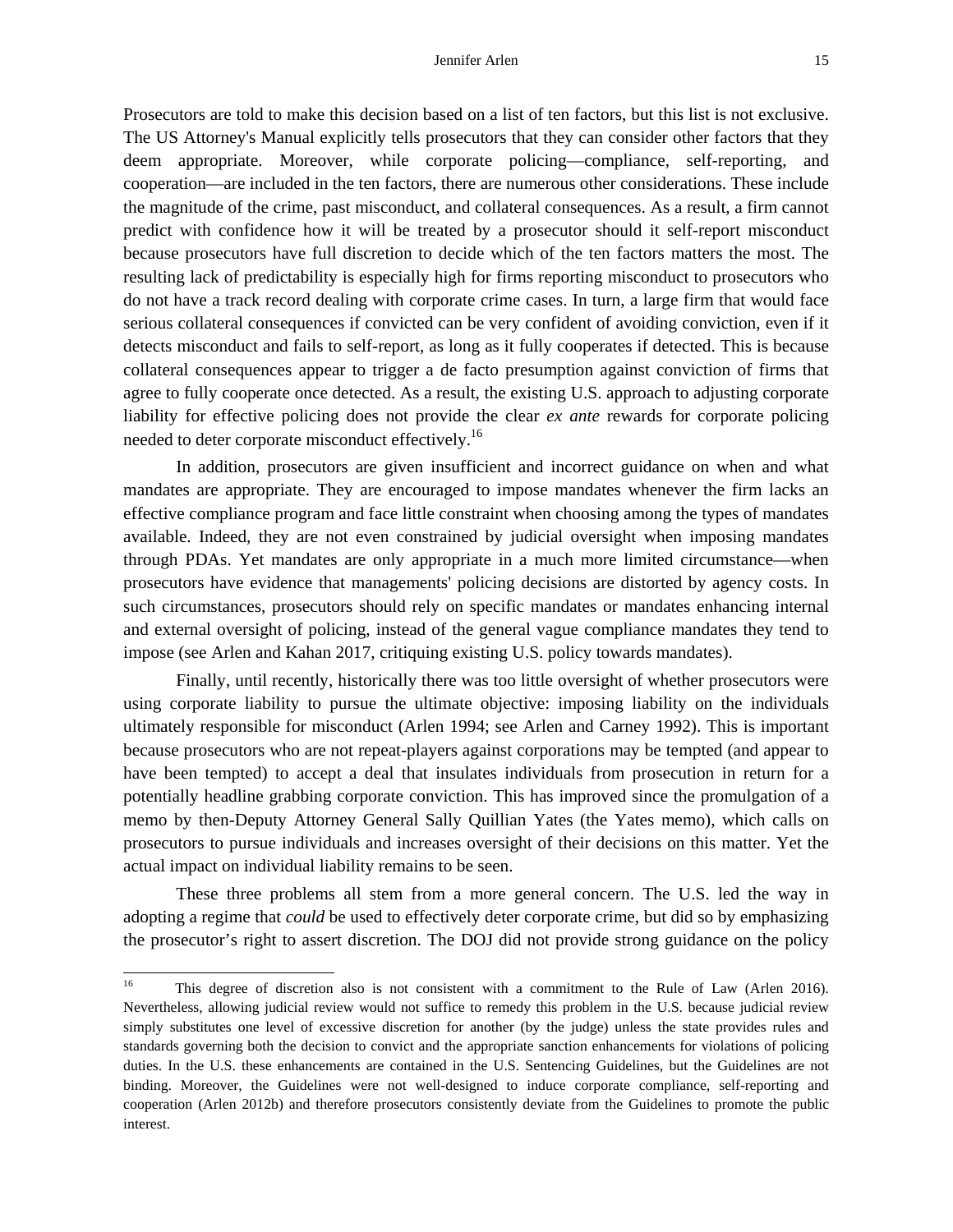considerations that should drive prosecutors' determinations. Prosecutors have not been clearly directed to focus on deterrence as the primary goal of corporate liability. Nor have they been instructed about the weight to be put on self-reporting and full cooperation in determining the form of resolution. Indeed, the DOJ has not adequately counselled prosecutors to recognize that they decisions they make in an individual case can affect their fellow prosecutors' ability to induce corporations to self-report and cooperate in future cases. As a result of its failure to take a more regulatory, incentive-oriented, approach to corporate criminal liability, the Department of Justice has undermined prosecutors' ability to achieve the most important benefits of negotiated criminal settlements with multi-tiered corporate liability. Instead, the decisions by many offices lack the predictability and clear purpose needed to send the right message to firms on how to deter misconduct. The potential benefits of negotiated settlements remains present, but are not being fully realized as a result of the failure to provide adequate guidance, rules, and oversight.

## **5. Conclusion**

It is tempting for legislatures and government enforcement authorities to eschew both negotiated settlements and pre-trial diversion agreements to avoid any public opprobrium for going "soft" on corporate crime. Yet in fact, both negotiated settlements and the use of alternatives to formal conviction are important tools to be used to deter crime when structured to enhance the threat of criminal liability.

Absent these tools, individual corporate wrongdoers face little risk of criminal sanction because they are unlikely to be caught and even less likely to be sanctioned. When prosecutors must detect and investigate every case on their own, and bring each case to trial, few crimes are detected, even fewer are fully investigated, and even fewer actions can be brought. Additionally, firms have little or no reason to step into the fray to assist enforcement authorities.

Negotiated settlements that include a choice between pleas and PDAs can change the legal landscape in a way that makes corporate criminal sanctions *more* of an effective threat, and not less. When properly employed, these measures can provide firms with much needed incentives to promote legal compliance and assist government enforcement. Corporations can do this by adopting effective compliance programs, investigating misconduct, self-reporting and cooperating to identify the individuals responsible for the wrong, and providing the evidence needed to bring them to justice. When firms are on the same side as the government, employees are less likely to violate the law because all crimes would face a genuine risk of detection and criminal sanction.

The U.S. experience provides an illustrative example of how these approaches can be used to induce firms to enhance compliance, cooperate, and in some cases, self-report. It also provides examples of structural problems to avoid—and that can be avoided in systems likely to adopt these measures through more formal processes. Countries have much to gain from negotiated settlements and PDAs if properly employed.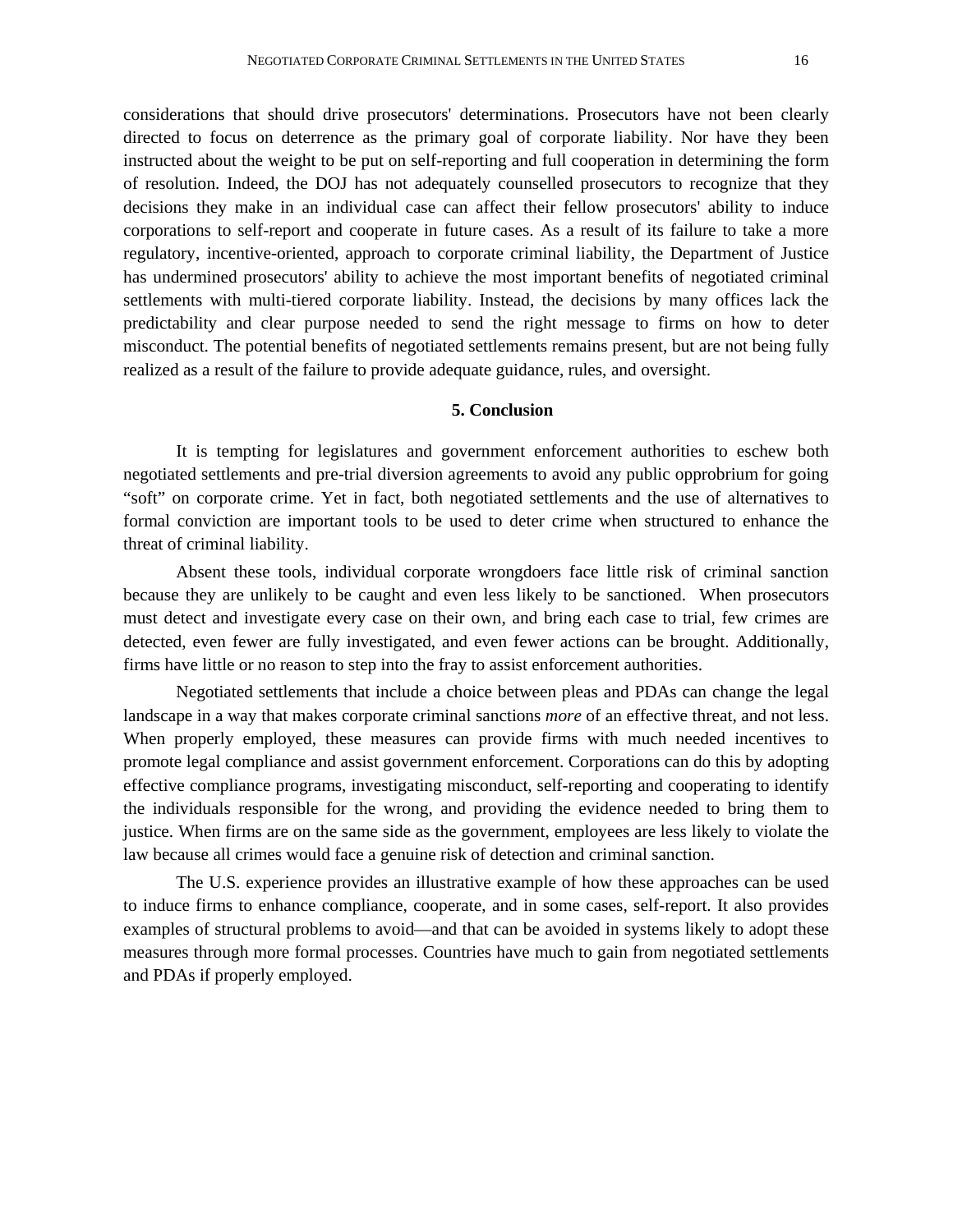#### **References**

- Alexander, Cindy and Jennifer Arlen. Forthcoming 2018. *Does Conviction Matter? The Reputational and Collateral Effects of Corporate Crime*, in RESEARCH HANDBOOK ON CORPORATE CRIME AND FINANCIAL MISDEALING (Jennifer Arlen ed.) (forthcoming).
- Alexander, Cindy R., and Mark A. Cohen. 2015. The Evolution of Corporate Criminal Settlements: An Empirical Perspective on Non-Prosecution, Deferred Prosecution, and Plea Agreements, 52 *American Criminal Law Review* 537-588.
- Alexander, Cindy R. 2004. Corporate Crime, Markets, and Enforcement: A Review, In Hans Sjogren and Goran Skogh (Eds), *New Perspectives on Economic Crime*, Northampton, MA: Edward Elgar Publishing.
- Alexander, Cindy, Jennifer Arlen, and Mark Cohen. 1999. *The Effect of Federal Sentencing Guidelines on Penalties for Public Corporations*, 12 Federal Sentencing Reporter 20 (1999).
- Alexander, Cindy, Jennifer Arlen, and Mark Cohen, *Regulating Corporate Criminal Sanctions: Federal Guidelines and the Sentencing of Public Firms,* 42 JOURNAL OF LAW AND ECONOMICS 393 (1999).
- Alexander, Cindy R. 1999. On the Nature of the Reputational Penalty for Corporate Crime: Evidence, 42 *Journal of Law & Economics* 489-526.
- Arlen, Jennifer and Marcel Kahan. 2017. *Corporate Governance Regulation Through Non-Prosecution*, 84 UNIVERSITY OF CHICAGO LAW REVIEW (forthcoming 2017).
- Arlen, Jennifer. 2016. *Prosecuting Beyond the Rule of Law: Corporate Mandates Imposed Through Pretrial Diversion Agreements*, 8 JOURNAL OF LEGAL ANALYSIS 191 (Symposium Issue).
- Arlen, Jennifer. 2012a. *Economic Analysis of Corporate Criminal Liability: Theory and Evidence, in* RESEARCH HANDBOOK ON CRIMINAL LAW (Keith Hylton & Alon Harel, ed.).
- Arlen, Jennifer. 2012b. *The Failure of the Organizational Sentencing Guidelines*, 66 UNIVERSITY OF MIAMI LAW REVIEW 321 (Symposium Issue).
- Arlen, Jennifer and Reinier Kraakman. 1997. *Controlling Corporate Misconduct: An Analysis of Corporate Liability Regimes*, 72 NEW YORK UNIVERSITY LAW REVIEW 687 (1997) (with Reinier Kraakman).
- Arlen, Jennifer. 1994. *The Potentially Perverse Effects of Corporate Criminal Liability*, 23 JOURNAL OF LEGAL STUDIES 833.
- Arlen, Jennifer and William Carney. 1992. *Vicarious Liability for Fraud on Securities Markets: Theory and Evidence*, 1992 ILLINOIS LAW REVIEW 691.
- Becker, Gary. 1968. *Crime and Punishment: An Economic Approach*, 76 JOURNAL OF POLITICAL ECONOMY, 169-217.
- Buell, Samuel W. 2006. *The Blaming Function of Entity Criminal Liability,* 81 INDIANA LAW JOURNAL 473-537.